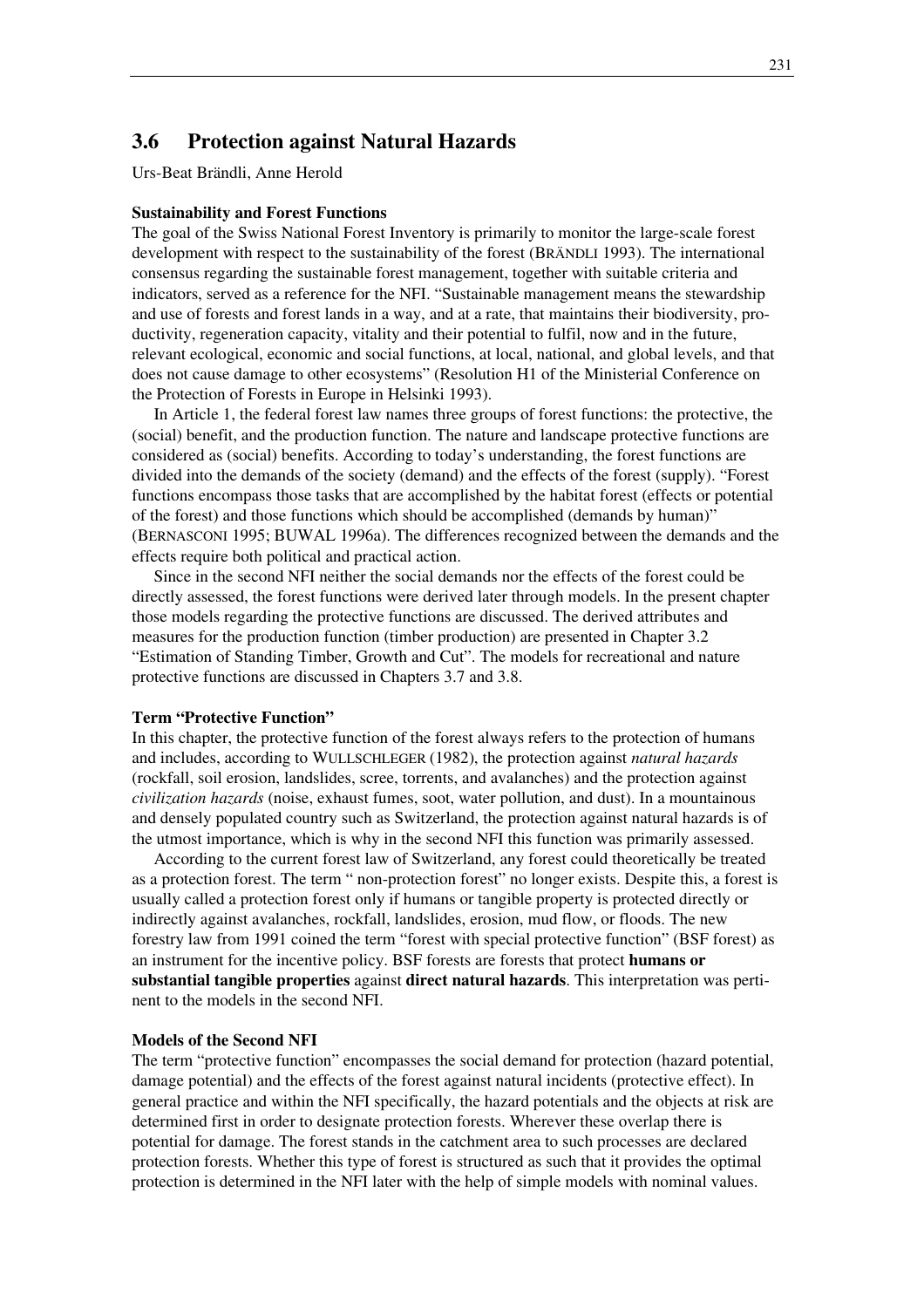In the second NFI, models were used instead of field expertise to designate protection forests to get nationwide comparable results. Models exist for **avalanches** and for **rockfall**. The natural hazards landslide, erosion, mudflow, and floods are not considered here since no suitable models are available yet. The present models for the protection forest against avalanches and rockfall are relatively rough and should be further developed and refined, or be replaced with more suitable models.

The models employed in the second NFI to determine the hazard and damage potentials and the effects of the forest are explained in the following. Apart from the protective effect against rockfall, the models are based on research or on models from other projects. Most of the models were developed in connection with the forest survey program (WEP) 1992–1995 (BLEISTEIN and JOST 1993) within the modules "natural hazards" and "minimum silvicultural operation" for the local assessments in the field. The quality, significance, and applicability of these models for the sampling survey of the NFI were intensely studied between 1996 and 1997, and were discussed with experts. The results of these verifications are stated with explanations for these models.

#### **3.6.1 Protection Demands of the Society**

Urs-Beat Brändli

Society must first demand protection forests before they can be designated as such. Protection demands and the term "special protection forests" are defined as functions of the potential natural hazards and the damage potentials:

Protection demands = f(hazard potential, damage potential).

The appropriate mapping of the hazards is part of the cantonal projects, which after the end of the second NFI has been only partially completed. Due to the different cantonal survey methods, they are not suitable as a basis for a nationwide interpretation. This is one reason the second NFI had to work with models. In the NFI it was not necessary to quantify exactly the protection forest area. The so-called NFI2 protection forest is more a tool for the stratification of the total forest for a differentiated qualitative analysis of the state of the forest, and for analyses of the forest effects in space and time. For the characterization of the NFI2 protection forests and forests with special protective functions, see also BRÄNDLI and HEROLD (1999).

### **3.6.1.1 NFI Model to Determine the Protective Demands**

A cost-effective determination of the hazard and damage potentials in the NFI grid and for all of Switzerland had to be based on already existing material. Since several necessary pieces of information were not available on a national level, or with only low resolution, only very rough models and general statements were possible.

The development of the models and the determination of the protective functions was conducted on the basis of existing data, such as the digital elevation model or the so-called pixel maps. Furthermore, a simplified model was assumed for avalanches and rockfall (fall analysis with the generalized gradient method) which was calculated with the geographic information system Arc/Info. The Geo7 Company, located in Bern, Switzerland was entrusted to develop the model (MANI and BALMER 1996). This work was based partially on the findings of the work for the module "supporting measures natural hazards" (BUWAL 1996b). The model's assumptions for the NFI2 protection forests were in accordance with those by BUWAL (1993).

The generalized gradient method (see below) does not allow the evaluation of incidents caused by torrents (floods, erosion, and mudflow). It only encompasses the designation of hazards due to rockfalls, avalanches, and landslides. At the time the second NFI was conducted no practical efficient model existed for the evaluation of incidents caused by torrents. The land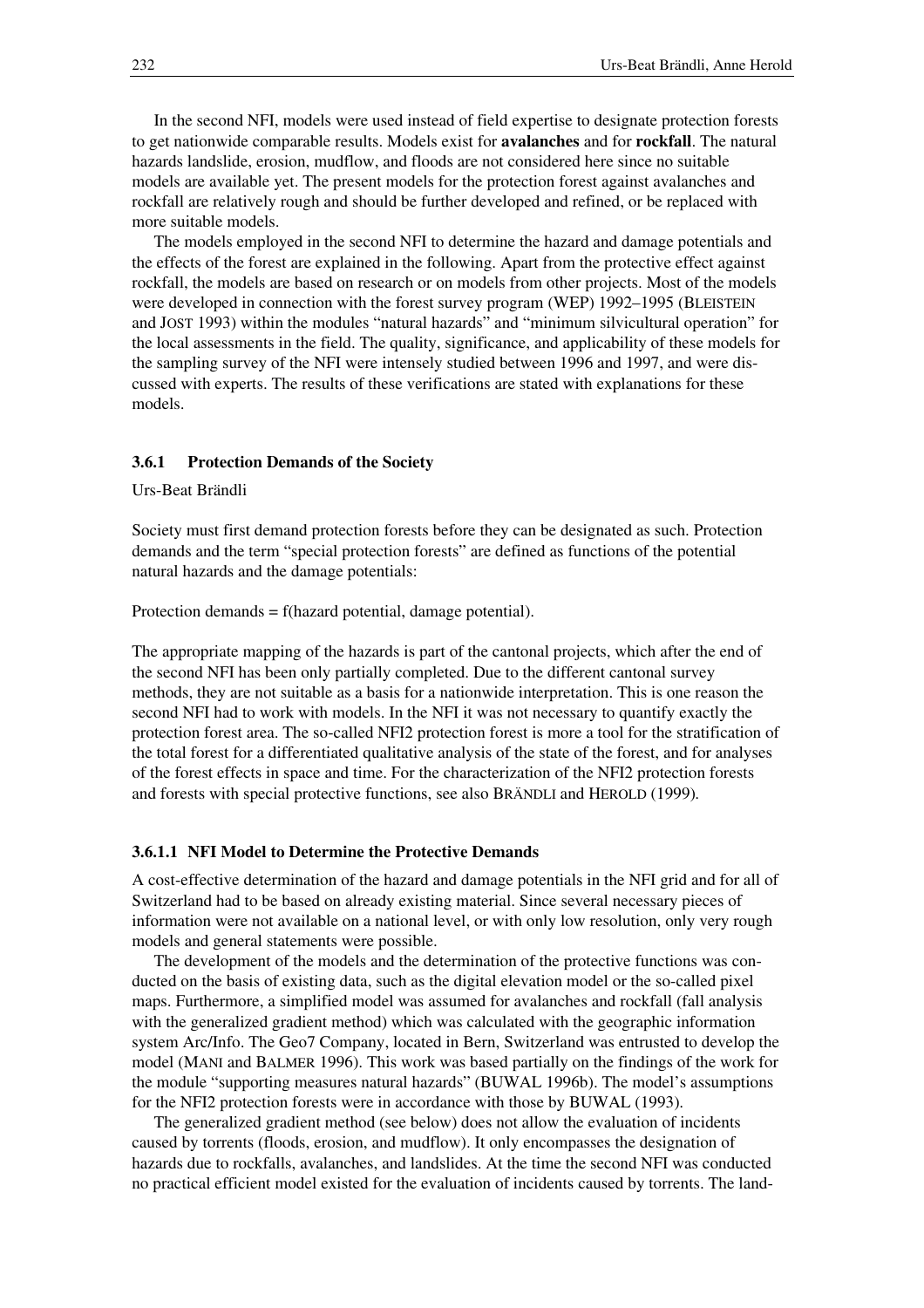slides that were modeled did not agree well with the terrestrial NFI assessment (traces of landslides), so these model results could not be used any further. In addition, too little is known about the ideal forest structure in preventing landslides or erosion (i.e., the requirements for optimal forest effects).

In all of these cases it is not possible with the present knowledge to qualitatively evaluate the protective effects. The protection forests designated in the second NFI were limited, therefore, to those with potential protective effects against avalanches and rockfall.

## **3.6.1.2 Data Foundation1**

# **Elevation Model**

The most important basis for the designation of protection forests in the second NFI was the **digital elevation model DHM100** of the Federal Office of Topography (see Chapter 2.7). The model was built with manual map interpretations (RIMINI grid relief) and was interpolated onto a 100 meter grid. The high resolution DHM25 was not yet available for all of Switzerland and had some critical drawbacks for the hazard simulation. Since the spot height of the national map was not used for the interpolation, the ridge height (of mountain ranges) in rocky areas (with contour lines every 100 meters), and consequently the slope, were sometimes significantly underestimated. The additional work necessary would have been too costly to eliminate this. For the DHM100, a few preparatory steps were sufficient, such as the elimination of unrealistic depressions (sink holes) in the DHM.

The representation of the topography in a 100 meter grid led inevitably to a smoothing effect of the relief, which was especially noticeable in the calculation of the slope. A comparison of the DHM100 with the DHM10, which had a 10 meter grid width, in the Mattertal valley (canton Wallis) conducted by the Geo7 Company showed that slopes under 30° were overestimated and slopes over 30° were underestimated. These empirical values were taken into consideration when the thresholds (critical slopes) for the designation of the hazard areas (see below) were determined.

| Examples of critical slopes |              |  |  |  |  |  |  |
|-----------------------------|--------------|--|--|--|--|--|--|
| uncorrected                 | corrected    |  |  |  |  |  |  |
| $11^{\circ}$                | $18^{\circ}$ |  |  |  |  |  |  |
| $22^{\circ}$                | $25^\circ$   |  |  |  |  |  |  |
| $28^{\circ}$                | $28^{\circ}$ |  |  |  |  |  |  |
| $34^\circ$                  | $30^{\circ}$ |  |  |  |  |  |  |
| $50^\circ$                  | $37^\circ$   |  |  |  |  |  |  |

 $\overline{a}$ 

The Mattertal, however, was not representative of the topography for all Swiss regions, as was shown by our analyses from the NFI data. By comparing the terrestrial measured slopes of the NFI sample plots (similar to the slopes from the DHM10) with the hectare slopes (identical to the DHM100), strong regional differences can be seen (Figure 1). The regions Alps and Southern Alps had, as expected, the highest similarities with the curve of the Mattertal (only 14 NFI sample plots). Regions with relatively short slopes, frequent inclination changes, and relatively smooth topography were poorly represented by the Mattertal, in particular the Swiss Plateau.

Due to time and cost considerations, optimization specifically for each region could not be conducted. As a consequence, in certain regions the correction function used in the NFI models overestimated the critical slope for the DHM100 and systematically underestimated the potential of rockfall and avalanches. This was especially true in the Jura and the Plateau, where only rockfall occurs, and to a lesser extent in the Pre-Alps and on the north side of the Alps (northern Alps region).

<sup>&</sup>lt;sup>1</sup> The foundation for the data, the simulated hazard area, and the Arc/Info macros are only available at the WSL for the employment and updating of the damage potentials for the NFI. Other applications have to be arranged with the GEO7 Company, Swiss Federal Statistical Office, and the Federal Office of Topography.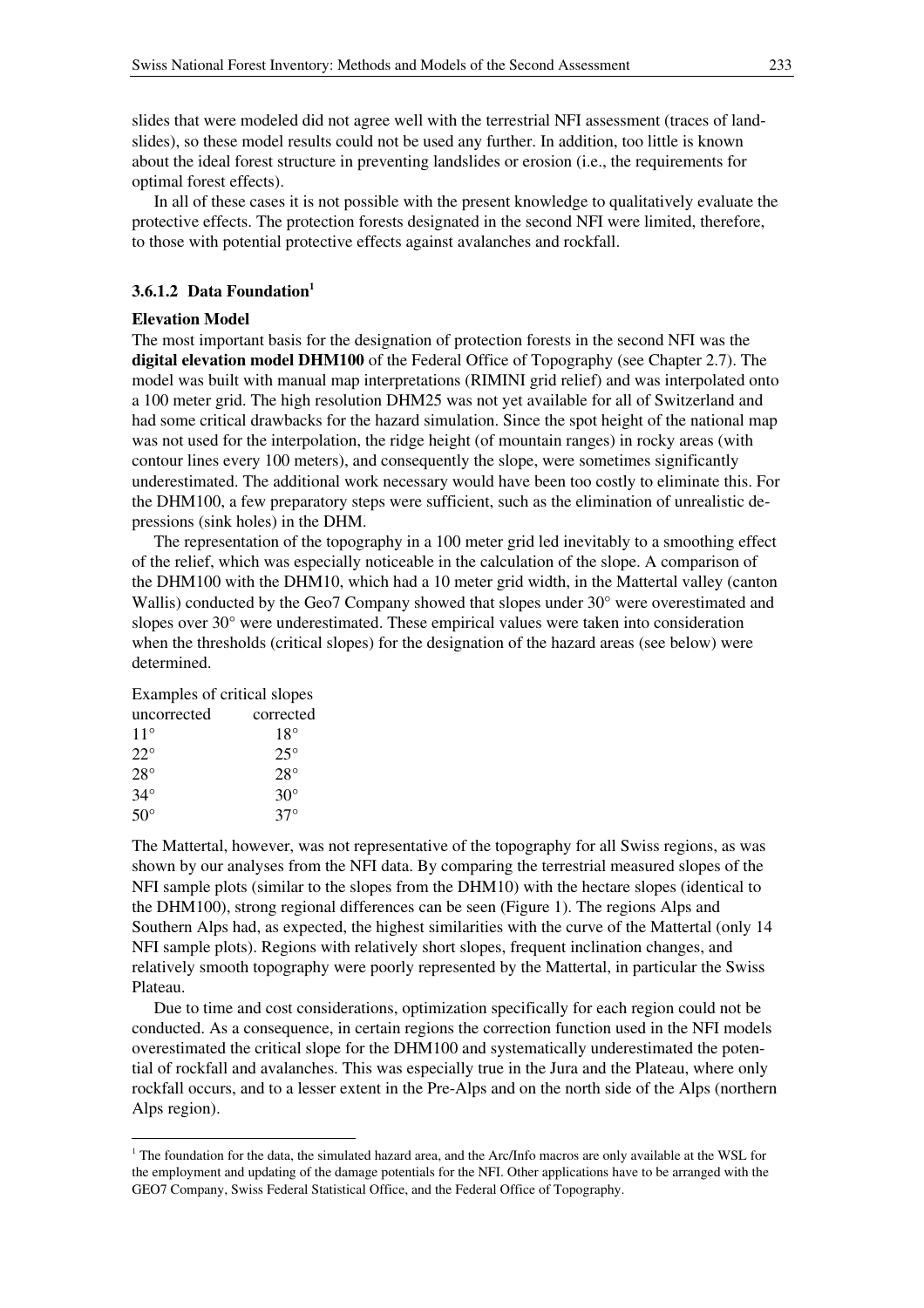

Figure 1. Relationship between hectare slope and sample plot slope.

The slope correction was, in general, relatively imprecise for flat or steep slopes, as for example, the upper limit at which avalanches can emerge  $(50^{\circ})$ . The uncorrected slope of the sample plot from the terrestrial survey was, therefore, used as the breaking criterion for avalanches (see below).

#### **Damage Potential**

The threat to human lives and/or substantial tangible property (i.e., roads and **settlement areas)** was assumed to be the damage potential. The latter was taken from the **Area Statistics** 1979/85 (BFS 1992) which, with a grid width of 100 meters, corresponds with the resolution of the DHM100. The damage potential "settlements" in the NFI included industrial and building areas, as well as utility structures and waste facilities (power, waste water, etc.). Whether these buildings were inhabited all year, occasionally, or not at all, could not be detected with the material at hand.

The transportation routes were taken from the **vectorized national map 1:200,000** (Vector 200, as of 1981/85) from the Federal Office of Topography. For the assessment of the damage potential, the vector data set "Roads.dgn" (expressway, main roads) and "Rail.dgn" (railroads) were used and included the station buildings from main, side, and mountain railroads, but did not take into account tunnels, smaller roads, and lanes/footpaths. These vector data were combined with the 100 meter grid. For the final "sampling in the GRID," the edited **NFI sample plot data in the 500 meter grid** (forest/non-forest) was used.

The digitized Swiss road network was not categorized with respect to the damage potential. Thus, only the most important first and second class roads (indicated in red and yellow on the map) could be considered in the highly simplified model. With this model, all transit roads were taken into account; however, some important local access roads in the mountains were not included. The reported damage potential "roads" was, therefore, underestimated in the second NFI.

### **3.6.1.3 Designation of the Protection Forest**

Natural hazards are natural incidents that could endanger human lives and tangible property. The designation of areas affected by such natural incidents was conducted with the help of the generalized gradient method. The slope, flow direction, and flow height was calculated for each pixel cell as well as the generalized gradient for each pixel cell that had damage potential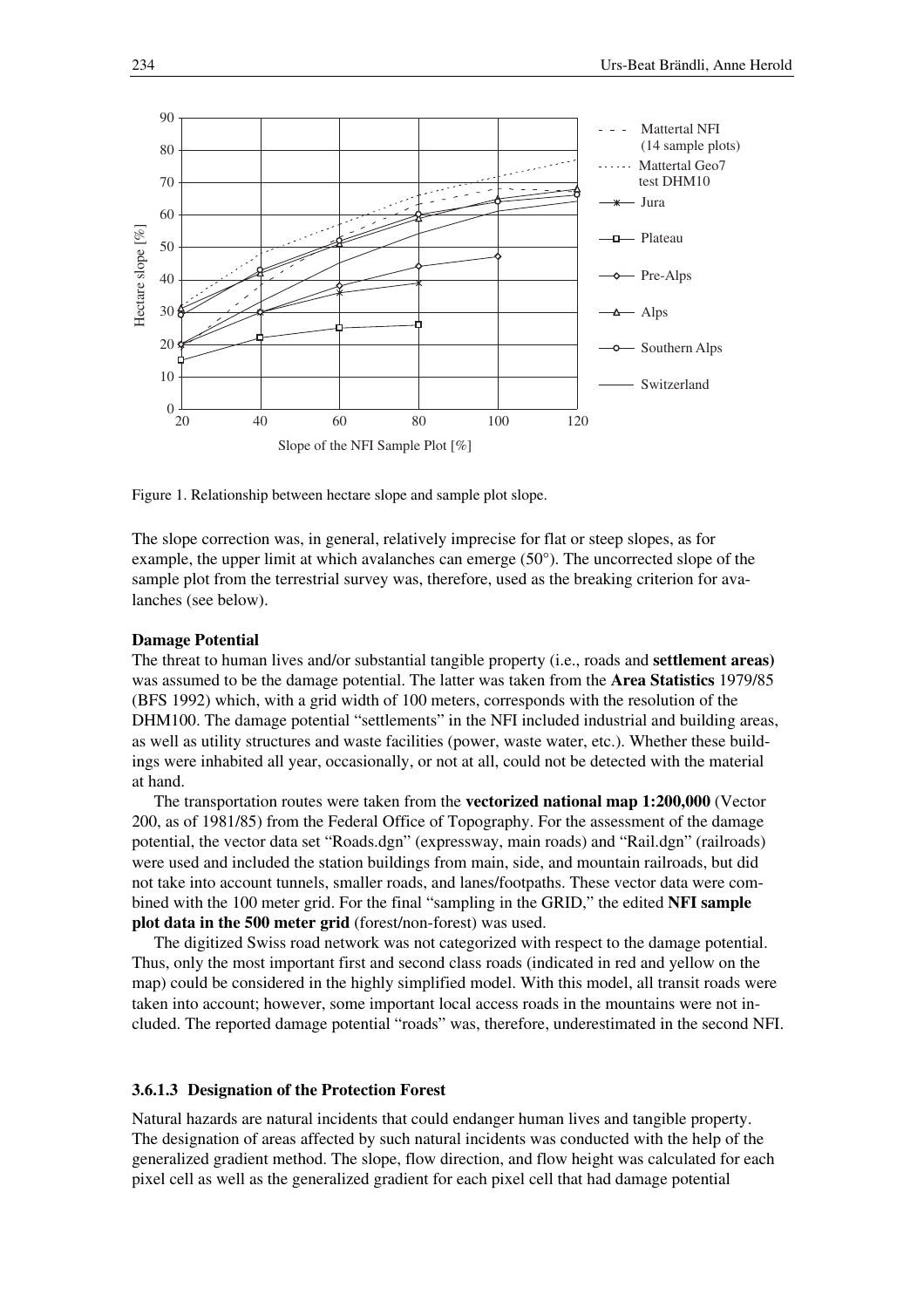(settlements, important transportation routes) (MANI and BALMER 1996). With these data the starting zones and trajectory areas for rockfall and the starting zone of avalanches can be designated. The ratio of total flow length and flow height equals the generalized gradient (see Figure 2). All damage potentials with a generalized gradient over a certain fixed threshold (see below) are in the range of the respective process. The designation of the NFI2-protection forest is explained in Figure 3, using the NFI2-avalanche protection forest in the Southern Alps as an example.



Figure 2. Concept of the generalized gradient method. Δl: Sum of all flow section lengths. Δh: sum of all heights (MANI and BALMER 1996).

Only those hazard areas which were directly related to a damage potential were designated. Settlements and transportation routes were distinguished. Connecting these hazard areas with the forested NFI sample plot points of the 500-meter-grid resulted in the **NFI2-protection forest**.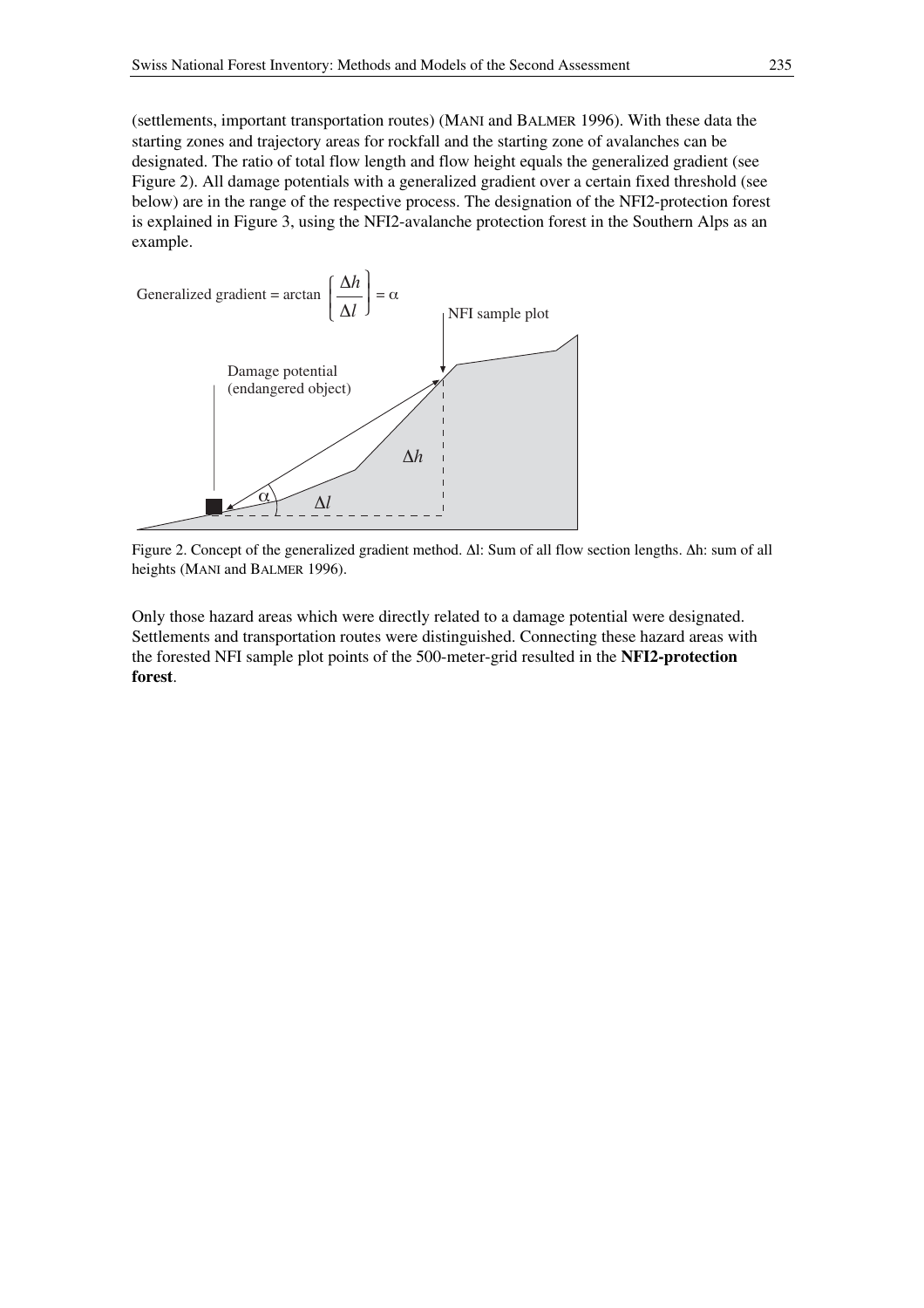

<sup>1</sup> Settlement areas according to the area statistic 1979/85.

Figure 3. Classification schematic for the designation of NFI2 avalanche protection forest using the example of the Southern Alps.

# **Rockfall**

In the rockfall model, all areas with a slope of 34° (65%) or more, and a generalized gradient to the next damage potential of at least 34°, were designated as starting and/or transit areas for the rockfall. Other relevant quantities (tectonic, geology, ledges of rock, etc.) were not considered. The threshold, with respect to the slope and generalized gradient, were taken from the papers of the forestry working group against natural hazards (RICKLI *et al.* 1994). These thresholds were more restrictive than those of the Swiss Forest Agency with 27° and 22° respectively (BUWAL 1993) that were also intended for boulders of extreme size that could barely be stopped or slowed down by the forest.

# **Avalanches**

The positive effect of a well-developed avalanche protection forest is founded in the ability to reduce the risk of triggering an avalanche. Avalanche protection forests are, therefore, located in the potential starting zone of avalanches. That is to say, they are located on steep slopes with deep snow. As a consequence, only potential avalanche starting zones with a sample plot slope between 28°–50°, or 50–120%, were identified. Slopes over 50° were considered to be too steep for avalanches, since it is not possible under these conditions for enough snow to accumulate.

<sup>2</sup> Transportation routes from the data set VEKTOR200 (L+T), as of 1981/85.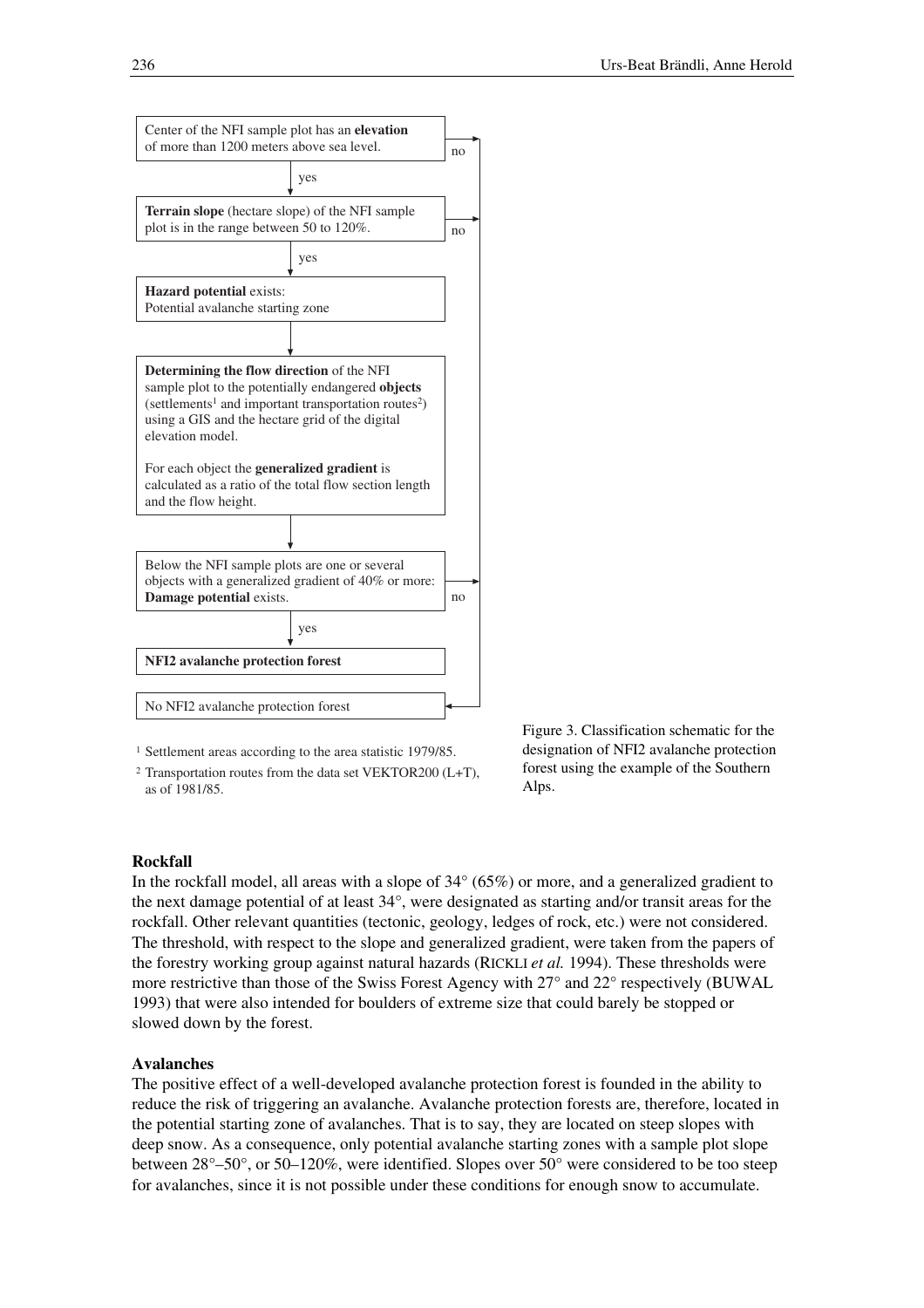Lower elevation limits for avalanches were set at 900 meters above sea level for the Northern Alps, 1100 meters above sea level for the inner Alps, and 1200 meters above sea level for the Southern Alps. The minimum generalized gradient was in accordance to the recommendation in the BUWAL (1993) set to 22° (40%).

### **Landslides**

 $\overline{a}$ 

Areas with a slope (depending on the geological substratum) in range of  $16-37^{\circ}$  (29–120%) or 23–37° (43–120%) were designated as landslide areas. The Geo7 Company in Bern, Switzerland evaluated the rock classes from the "Simplified Geotechnical Map of Switzerland" (BFS 1995) with respect to their susceptibility against landslide processes. The position accuracy of the digital geotechnical map is, on average, 200 meters. The damage potentials that have a generalized gradient over 11° (20%) and have a distance of less than 500 meters to the area of origin were in the range of the landslide process.

# **3.6.1.4 Verification and Comparability**

The models employed in the second NFI indicated, as a result, that the proportion of avalanche and rockfall protection forests is 9% of the total Swiss forest. This proportion varies between 8% and 20% in the Alps, depending on the regions (BRÄNDLI and HEROLD 1999). The survey teams in the field observed signs of snow movement on 59% of the sample plots in the NFI2 avalanche protection forest. Signs of rockfall were noted on 53% of the plots in the NFI2-rockfall protection forest, and on 19% of the plots in the remaining forests. The modeled potential landslides did not seem to be correlated with the signs of landslides observed in the field. For this reason the model "landslides" was not used further in the second NFI.

Compared to the designation conducted by the cantons, the results from the NFI indicated far less protection forest by canton. The area of the NFI protection forest amounts to 58% to 68% (rockfall) and 25% to 52% (avalanches) of the corresponding BSF forest areas of Grisons and Bern.

One reason for these results is because of the more restrictive NFI model assumptions for the natural hazards, as compared to those models of the canton Grisons, especially with respect to triggering avalanches. Furthermore, the second NFI identified less damage potential, since the methods used only the most important roads of class 1 and 2 (ignoring some of the local access roads in the mountains) and ignored scattered settlements in the Area Statistics. Finally, the cantonal BSF forest designation, with more of an area/spatial character (treatment units), resulted in a larger area than did the sampling inventory that had point decisions. For these reasons, and since landslides, torrents, erosions, and mudflows were ignored, the NFI protection forest proportions of 8% to 20% in Alpine regions are overall much lower than the BSF forest proportions in the mountainous cantons, amounting to approximately 30% to 40%.

Based on the maps with a scale of  $1:25,000, 1:50,000$ , and  $1:100,000$ , a rough, ocular plausibility check of the NFI2-protection forest was conducted in four areas of the cantons Valais, Ticino, Grisons, and Bern. According to these regional assessments, approximately 63% to 72% of all NFI2-protection forests fulfill the conditions of forests with special protective functions. In the canton Grisons 18% of the NFI2-rockfall and 9% of the NFI2-avalanche protection forests are definitely not special protection forests, since the supposed endangered objects are not really located in the hazard areas. This means that in most of these cases the objects were located at the counterslope or the process could not reach the objects because of extreme energy losses due to abrupt changes in slope and/or direction of trajectory. Such cases are not recognized with the generalized gradient method.

Comparisons with mappings of the cantons of  $Bern<sup>2</sup>$  and Grisons indicated that on average 56% to 59% of the NFI2-rockfall protection forests and 59% to 78% of the avalanche protection

<sup>&</sup>lt;sup>2</sup> The mapping in Bern canton is based on a newly developed, refined model of the Geo7 Company, Bern, Switzerland. The employment of this extensive procedure was not possible at a national level during the time of the second NFI.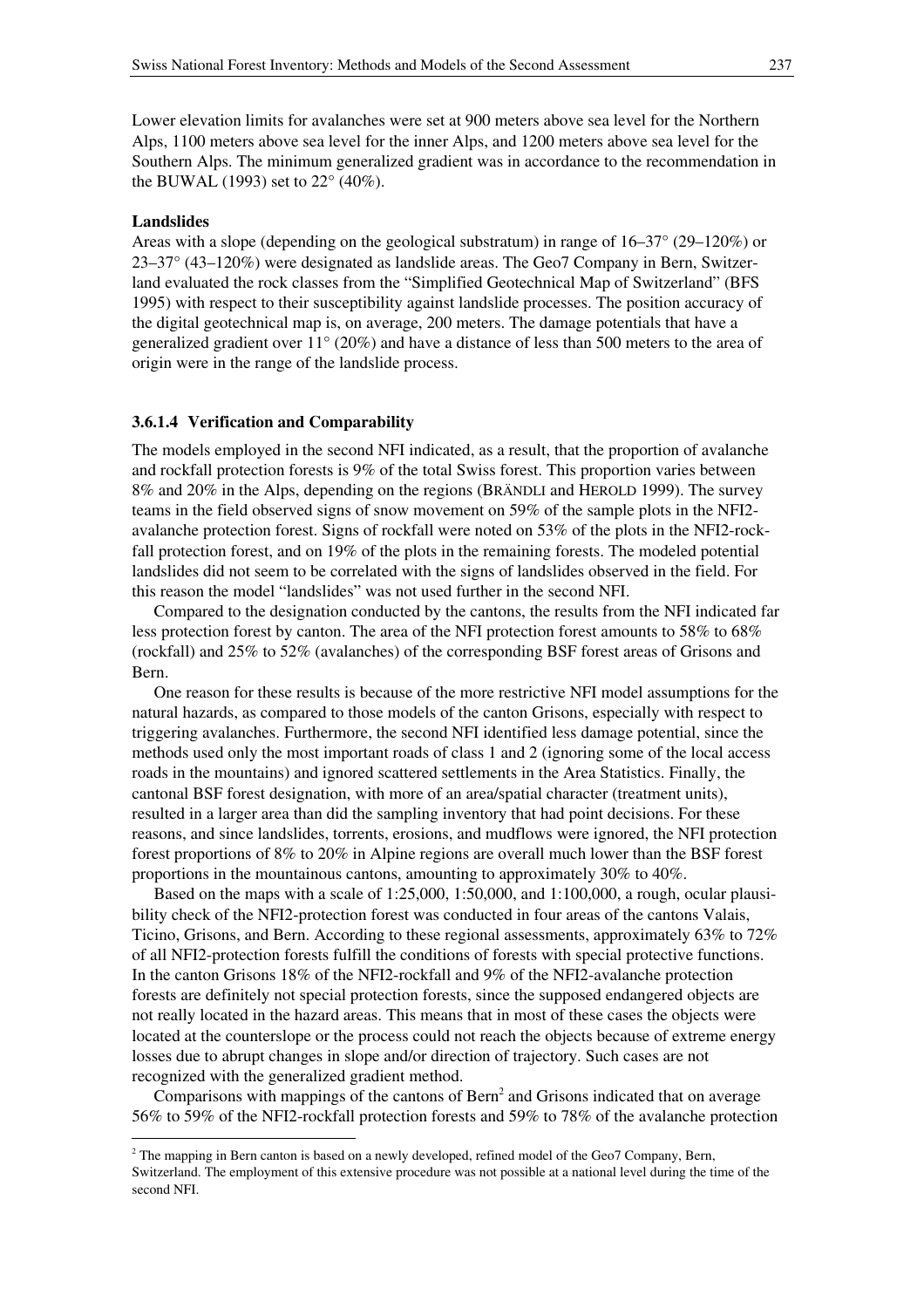forests were located within the perimeter of the corresponding "forest with special protective function" (BSF forest) of these cantons (Table 1). Some of the NFI2-protection forests were shrub forests or open stands which were not mapped as forests by the cantons. Most of the differences, however, were based on the inaccuracies in the second NFI models. These differences included the rough terrain model, the inaccuracies with respect to position and relevance of the endangered objects, and most importantly, the shortcomings of the generalized gradient method. Since the latter did not account for the change of the avalanche trajectory, slope of the mountain and counterslopes, some unlikely events were simulated with relative frequency in the side valleys of certain regions – especially in the Leventina area (Ticino).

Despite these shortcomings, this model is, at the moment, the only practical method to select the NFI forest sample plots with protective functions until the extensive surveys of the cantons or other groundwork is available that will cover Switzerland entirely on a national level.

|                     | Protection Forest according to NFI2<br>(NFI2 protection forest)                                                                                                                                                                                          | BSF forest according to the forest law<br>(BSF: special protection function)                                                                                                                                                                                                                                |
|---------------------|----------------------------------------------------------------------------------------------------------------------------------------------------------------------------------------------------------------------------------------------------------|-------------------------------------------------------------------------------------------------------------------------------------------------------------------------------------------------------------------------------------------------------------------------------------------------------------|
| Goal and context    | - Long-term monitoring of state and<br>development for the protection forests at a<br>national level, differentiated by type of<br>natural hazard.<br>- Instrument for science with reproducible<br>results.                                             | - Determining the protection forest area for<br>regional planning and silvicultural measures at<br>the cantonal and local level.<br>- Instrument for the designation of functions.<br>- Incentive policy instrument.                                                                                        |
| Hazard potential    | - Avalanche and rockfall.<br>- Mathematical measure based on an<br>simplified model.                                                                                                                                                                     | - Avalanche, rockfall, landslide, erosion,<br>torrent, and mud flow.<br>- Mathematical and empirical measures.                                                                                                                                                                                              |
| Damage potential    | - Occupied and unoccupied buildings.<br>- Most important transport systems<br>(railways and roads).                                                                                                                                                      | - Permanently occupied settlements.<br>- All important transportation systems and<br>feeder roads for permanently occupied<br>buildings.                                                                                                                                                                    |
| State of the survey | - Complete for Switzerland.<br>- Temporary solution.                                                                                                                                                                                                     | - Was not finished in 1996 for all cantons.                                                                                                                                                                                                                                                                 |
| Procedure           | - Point decision for the NFI sample plots.                                                                                                                                                                                                               | - Area decision for larger forest parcels<br>(planning unit, perimeter)                                                                                                                                                                                                                                     |
| Comparability       | - Can be compared at a national level.<br>- Separate evaluation of avalanche and<br>rockfall protection forest possible.<br>- From the NFI protection forest 56-59%<br>(rockfall) and 59-78% (avalanche) are also<br>BSF forest in the canton BE and GR. | - Difficult to compare at a national level.<br>- Differentiation of the BSF area by the<br>individual natural hazards is not planned or<br>carried out in every canton.<br>- The comparability of the methods and the<br>plausibility of the results was not<br>systematically studied at a national level. |

Table 1. Characteristics of the NFI2 protection forest and of the BSF forests.

# **3.6.2 Current Protective Effect of the Forest**

Anne Herold, Urs-Beat Brändli

The protective effects correspond to the current capability or suitability of the stand to prevent certain hazardous natural incidents before they occur, or in order to dampen their effects. The actual protection, that is whether or not natural incidents actually reach an object, is always the result of the interaction between site factors, stand properties, and incident properties. Nonetheless, the protective effects of the **forest stand** are analyzed in the second NFI independently of the other protective effect factors. This approach is very reasonable, since in the second NFI no detailed information exists about the site conditions along the path the incidents fell or about the incident properties (mass, energy, etc.). Thus, in the second NFI only the quality of the protection achieved from the stands was investigated, and not whether the endangered objects were protected in the end.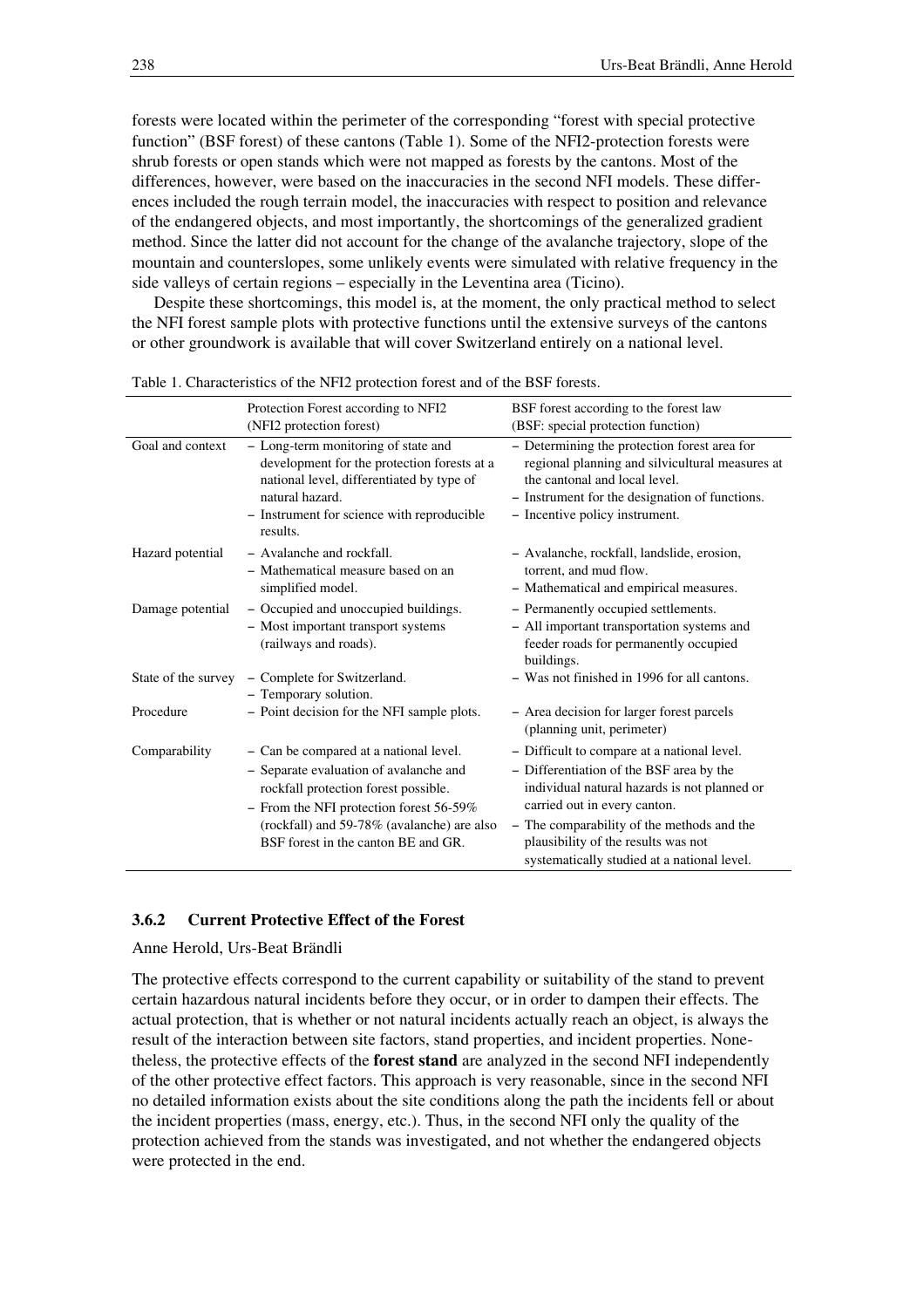In the models of second NFI for the current protection effects of the forests against avalanches and rockfall, the site-specific potentials were not accounted for. For example, it was not considered (in the models) that portions of a rocky area could not be fully forested, or that certain sites are only appropriate for larch trees which are leafless in the winter and thus are hardly suitable as protection against avalanches. The models show only how well the current stocking protects. In contrast, the analysis of the structural sustainability in the protection forest (Chapter 3.6.3) includes the site properties through the model of the potential natural forest community (PNV) (BRZEZIECKI *et al.* 1995).

### **3.6.2.1 Current Protective Effects against Avalanches**

Anne Herold

#### **Background**

Forest stands may rarely or not at all slow down avalanches if their fracture lines are above the stands. It is, however, possible that the forest can reduce the risk of triggering **forest avalanches** by intercepting snow in the tree crowns thus interrupting the evenness of the snow cover as well as minimizing snow accumulation due to the wind. This is why the break off of forest avalanches indicate weakened or absent protective effects of the stocking. The evaluation of the protection forest against avalanches is, therefore, based in the second NFI on the research of forest avalanches conducted by MEYER-GRASS and SCHNEEBELI (1992).

This research investigated how the type of stands, the site and the type of snow conditions in the Swiss Alps affect the start of forest avalanches. The goal was to determine which attributes and quantities had the highest influence on forest avalanche events. Table 2 (taken from MEYER-GRASS and SCHNEEBELI 1992) presents a synthesis of the relevant parameters that trigger forest avalanches along with their critical values (thresholds). These thresholds depend on five types of forest stands which are presented.

| Parameter                            | <b>Broadleaf</b> | <b>Broadleaf</b><br>/conifer | Conifer<br>evergreen | Conifer evergreen/not<br>evergreen | Conifer not<br>evergreen |
|--------------------------------------|------------------|------------------------------|----------------------|------------------------------------|--------------------------|
| Crown coverage $(\% )$               | $<80\%$          | ${5,70\%}$                   | $<35\%$              | $<30\%$                            | $<35\%$                  |
| Width of gaps (m)                    | $>5 \text{ m}$   | $>5 \text{ m}$               | $>10 \text{ m}$      | $>10 \text{ m}$                    | $>10 \text{ m}$          |
| Coverage of ground vegetation $(\%)$ | $>50\%$          | $>50\%$                      |                      |                                    |                          |
| Slope $(°)$                          | $>38^\circ$      | $>42^{\circ}$                | $>38^{\circ}$        | $>35^\circ$                        | $>32^{\circ}$            |
| Number Stem/ha (DBH>16cm)            |                  |                              |                      |                                    |                          |
| depending on the slope:              |                  |                              |                      |                                    |                          |
| $30^\circ$                           | 50               |                              | 50                   | 200                                | 300                      |
| $35^\circ$                           | 250              |                              | 150                  | 300                                | 300                      |
| $40^{\circ}$                         | 600              |                              | 250                  | 400                                | 300                      |
| $45^{\circ}$                         | 850              |                              | 350                  | 550                                | 300                      |
| $50^\circ$                           | 1100             |                              | 450                  |                                    | 300                      |

Table 2. Parameters and thresholds important for the start of forest avalanches according to Meyer-Grass and Schneebli.

### **Plausibility in the field**

MEYER-GRASS and SCHNEEBELI (1992) specify the number of stems per hectare trees with a DBH above 16 cm (No./ha >16) as the relevant stand density. Not considered here is the fact that with increasing diameter the tree crown gets wider and can therefore achieve the same snow interception effects with fewer number of stems. In addition, initial model calculations using NFI data suggested that this measure of stand density is not optimal for older stands (with larger diameters and fewer numbers of stems).

Using the sum of all diameters at breast height per hectare (∑DBH) as a measure of density includes the stages of development. In the summer of 1996 both stand density measures were for this reason studied with respect to the plausibility by comparing the nominal and the actual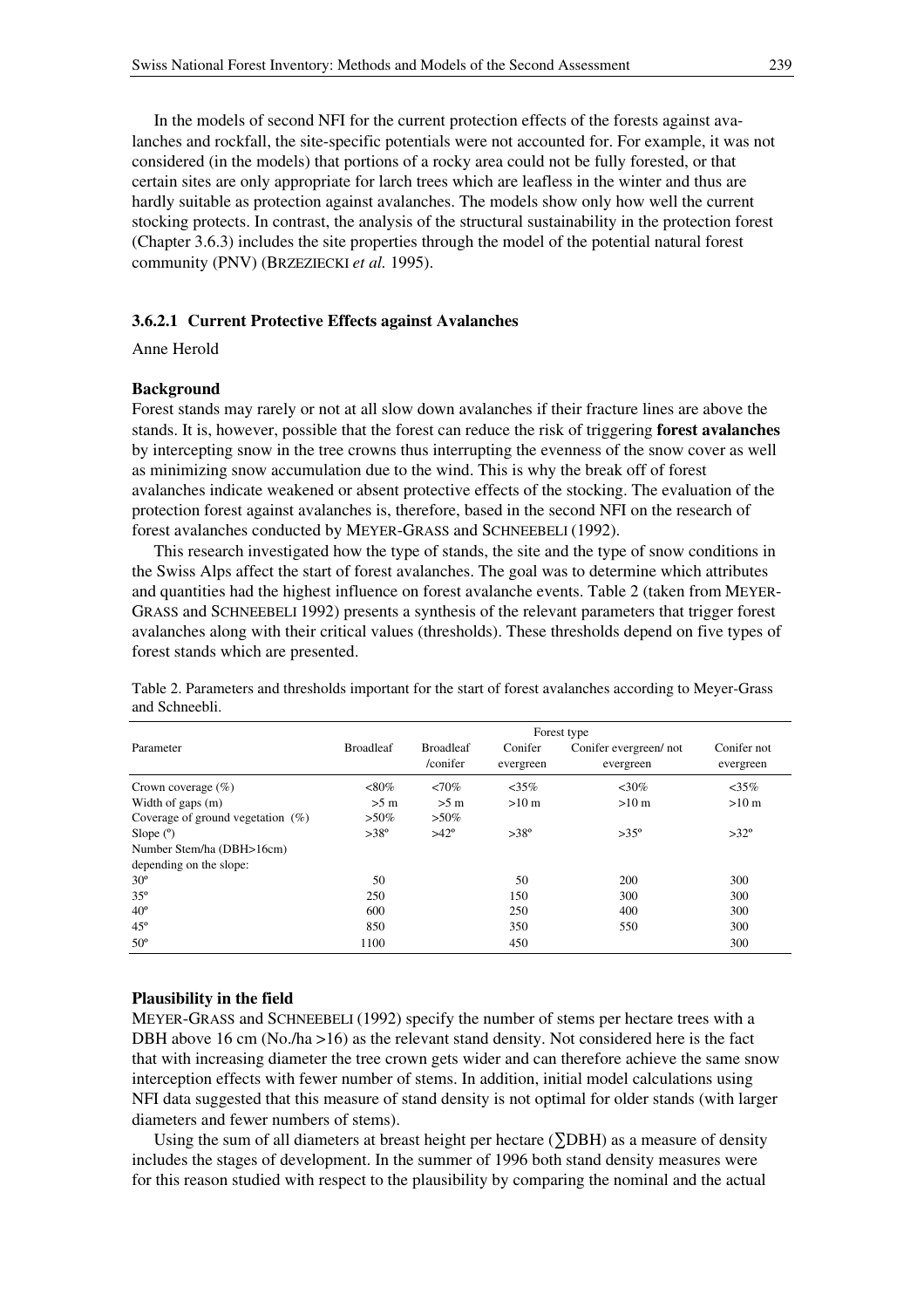value (threshold/stand value) of selected stands in Domleschg (GR) between 1100 and 1700 meters above sea level. For this comparison, stands for all three needle winter forest types (evergreen, leafless in the winter, and mixed) were selected.

Before the data were gathered each stand was first ocularly assessed as to whether the snow interception from the current crown closure was sufficient, not sufficient, or was unclear to prevent the start of avalanches. The goal was merely to test the plausibility of the results for both density measures in obvious situations thus avoiding fundamental misinterpretations. In addition, the crown closure was estimated. It was noted whether a gap of more than 10 meters in diameter between the stand border existed. Subsequently, the diameter of trees on "fictitious" NFI sample plots were measured and both density measures were calculated. The results of both nominal/actual value comparisons were then compared with the ocular evaluation. This study was also conducted in the surrounding stands on some "real" NFI sample plots.

The results confirmed the assumptions that for old timber, the DBH sum is the more suitable density measure. In stands with somewhat smaller diameters (young and medium timber), both density measures are either equally good or the DBH sum is more plausible than the number of stems (No./ha >16). As an example of these interpretations, a stand with older timber ( $d_{dom} \ge 60$ cm), 100% spruce and 90% crown closure without gaps can be used. It is obvious that such a dense stand can prevent, even in steep terrain, the start of an avalanche. The DBH sum (165 m/ ha) exceeds the threshold even for the steepest slopes, while the number of stems (320 No./ha) does not reach the threshold for a terrain slope that is over 90%.

### **Derivation of the Avalanche Protective Effect in the Second NFI**

For each sample plot point, the threshold of the appropriate forest type (nominal) is compared with the observed or measured value of the sample plot (actual). The more thresholds that are being reached, the higher the probability is for good protective effects. The NFI attributes used for the nominal/actual value comparison were:

- **– Winter forest type**: Broadleaf forest, broadleaf/coniferous forest, evergreen coniferous forest, mixed, evergreen/leafless in the winter coniferous forest, winter leafless coniferous forest. Calculated with the help of the mixture proportion and the basal area proportion of larch.
- **Slope**: Slope of the interpretation area. Calculated using the elevation measurements of the grid points in the aerial photograph.
- **DBH sum** (∑BHD): Sum of the tree diameters at breast height. Calculated with the help of terrestrial assessed trees on the sample plots and extrapolated to a hectare.

As discussed above, the ocular plausibility in the field indicates that the results of the nominal/ actual comparison of the DBH sums in the medium and old timber are more plausible than those from the stem number method. The crown closure determined from aerial photographs is also slightly higher correlated with the DBH sum than with the number of stems of those trees with a DBH above 16 cm. The values of the DBH sum, which correspond to the nominal number of trees by Meyer-Grass and Schneebeli, were determined from the NFI data with a binomial regression, where the stem number of trees over 16 cm DBH is the independent variable and the DBH sum is the dependent variable. Table 3 shows, as an example, a high thinned spruce stand on a medium site (site class 16) when during the stand development, the values for the stand density parameter (as determined from the yield table, EAFV 1968) reach the thresholds. If the nominal values for the evergreen forest and 90% slope are substituted into the model, this optimally stocked "yield table stand" (even-aged, single-species stand, high thinned, and even crown closure) would reach the stem number between the age of 50 and 110 years; whereas the stand surpasses the threshold of the DBH sum starting at an age of 40 years during the full time of development. The latter result appears to be more plausible, especially for older, fully stocked yield table stands, since the snow interception is also sufficient in older stands when they are fully stocked.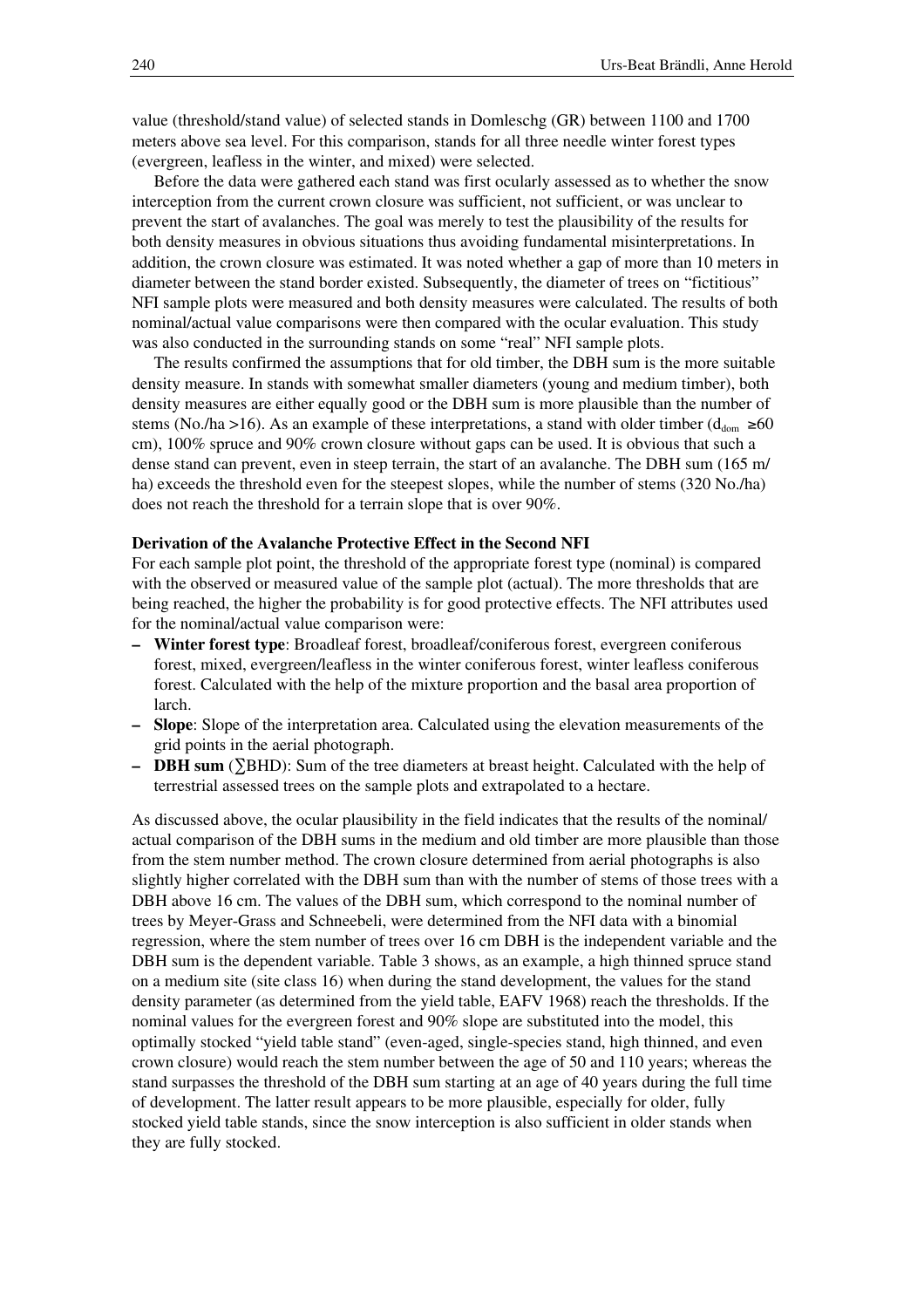- **Gap**: Presence of stand gaps on the interpretation area. Gaps with a dimension of at least 10 meters from stand border to stand border were recorded, as long as they were at least partially in the interpretation area.
- **Coverage**: Crown coverage. Calculated from the interpretation of 25 grid dots in the aerial photograph.

The derivation of the protective effects with the help of these five parameters is illustrated in Figure 4. Thresholds are shown in Table 4.



Figure 4. Derivation of the protective effect against avalanches. ∑DBH/ha: Sum of all diameters at breast height per hectare. krit.: Critical value (threshold) according to Meyer-Grass and Schneebeli. LBNEIG: Slope of the interpretation area, which is determined from aerial photographs. DG: Crown coverage of the stand. <sup>1</sup> from Table 4.

|     | Stand age (year) Stem number $>16/ha$<br>(DBH > 16cm) | <b>SDBH</b> /ha<br>(DBH > 12cm) |                                       |     |
|-----|-------------------------------------------------------|---------------------------------|---------------------------------------|-----|
| 20  |                                                       |                                 | Example:                              |     |
| 30  | $\mathbf{0}$                                          | 24.8                            | Nominal values                        |     |
| 40  | 237                                                   | 121.2                           | for evergreen forest and              |     |
| 50  | 510                                                   | 156.7                           | $90\%$ slope:                         |     |
| 60  | 596                                                   | 167.2                           | Stem number > $16$ /ha (DBH > $16$ ): | 300 |
| 70  | 594                                                   | 164.0                           | $\Sigma$ DBH/ha (DBH >12):            | 97  |
| 80  | 525                                                   | 149.1                           |                                       |     |
| 90  | 451                                                   | 135.6                           |                                       |     |
| 100 | 394                                                   | 125.7                           | Threshold fulfilled                   |     |
| 110 | 340                                                   | 116.5                           | <b>Threshold not fulfilled</b>        |     |
| 120 | <b>290</b>                                            | 106.6                           |                                       |     |
|     |                                                       |                                 |                                       |     |

Table 3. Comparing the stand density parameter DBH sum (∑DBH/ha) and number of stems (number stems >16/ha).

Values determined from the yield table "spruce, site class 16" for the "remaining stands".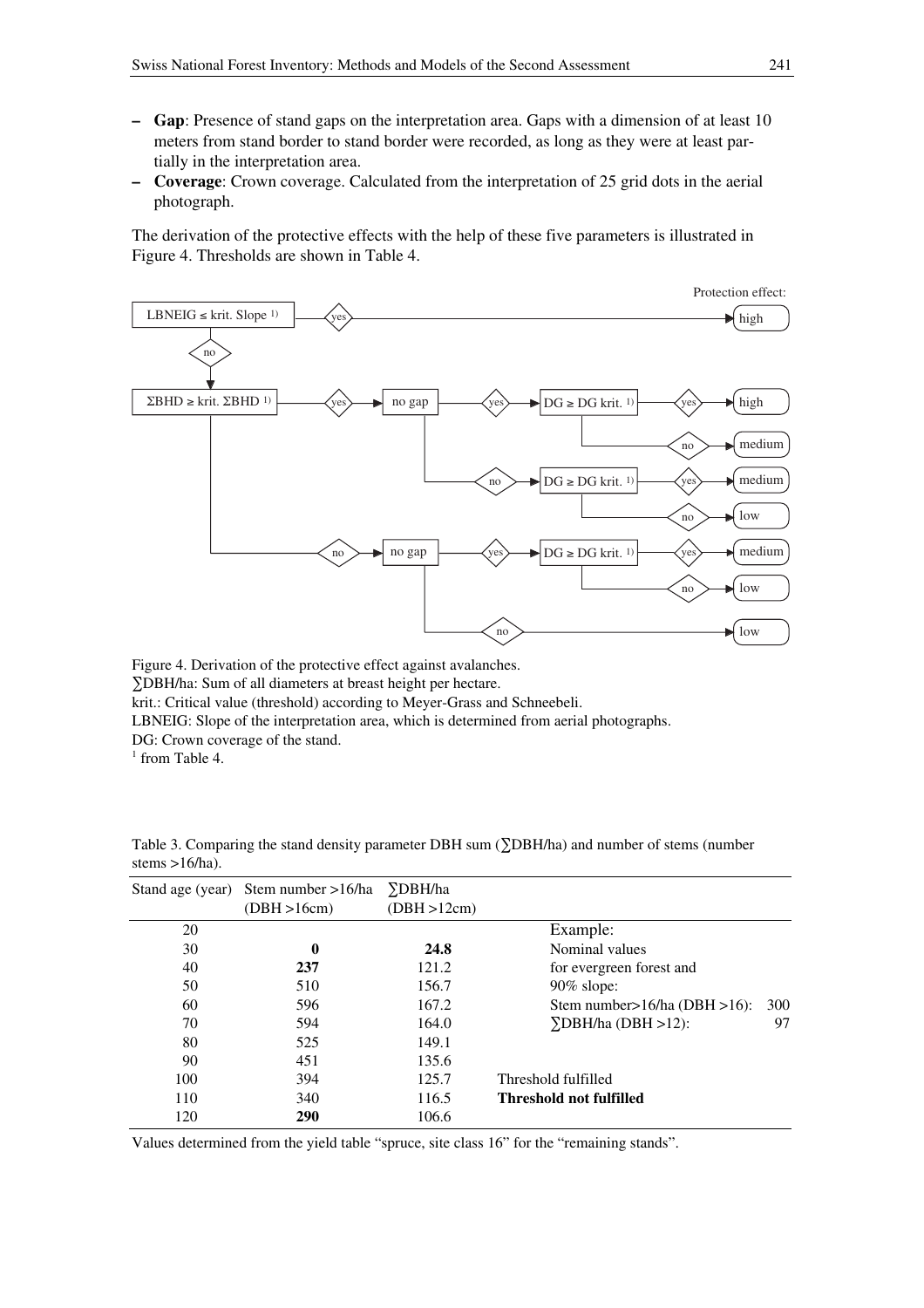Table 4. Critical slope and crown coverage by winter forest type.

| Slope and crown coverage in $\%$ |     |     |    |                                                                               |    |  |  |  |  |
|----------------------------------|-----|-----|----|-------------------------------------------------------------------------------|----|--|--|--|--|
| Winter forest type               |     |     |    |                                                                               |    |  |  |  |  |
|                                  |     |     |    | Broadleaf Broadleaf /conifer evergreen evergreen/ not evergreen Not evergreen |    |  |  |  |  |
| Slope                            | 70. |     | 70 | 64                                                                            | 58 |  |  |  |  |
| Crown coverage                   | 80  | 70. | 50 | 50                                                                            | 50 |  |  |  |  |

Critical stand density by slope and winter forest type in ∑DBH/ha

|                  |     |    | Winter forest type. |                                                                               |     |
|------------------|-----|----|---------------------|-------------------------------------------------------------------------------|-----|
| Slope of terrain |     |    |                     | Broadleaf Broadleaf /conifer evergreen evergreen/ not evergreen Not evergreen |     |
| $(\%)$           |     |    |                     |                                                                               |     |
| $59 - 64$        |     |    |                     |                                                                               | 100 |
| $65 - 70$        |     |    |                     | 98                                                                            | 100 |
| $71 - 77$        | 129 | 91 | 65                  | 114                                                                           | 100 |
| 78-84            | 182 | 91 | 81                  | 130                                                                           | 100 |
| $85 - 92$        | 219 | 91 | 97                  | 153                                                                           | 100 |
| $93 - 100$       | 254 | 91 | 112                 | 176                                                                           | 100 |
| $101 - 109$      | 288 | 91 | 128                 | 176                                                                           | 100 |
| $110 - 145$      | 321 | 91 | 144                 | 176                                                                           | 100 |

The stocking density is not relevant in the marked area.

# **Discussion**

 $\overline{a}$ 

The main drawback of the research on which the model is based (MEYER-GRASS and SCHNEEBELI 1992) is the short observation period of only five winters, of which none were typical avalanche winters. The variability of the snow and weather conditions is more accurately recorded the longer the observation period is. The avalanche frequency and the extent of avalanches depends directly on these conditions.

Forests with lower densities and lower crown closures can still protect against avalanches occurring in normal annual snow and weather conditions. However, higher thresholds, which means denser forests, are needed if the forests are intended to offer protection from rare, heavy, or even extreme conditions. That is why the standards with respect to the forests (meaning the thresholds at which the start of avalanches are prevented), should always be determined by considering the heaviest snow and weather conditions under which the forests are still expected to offer protection. These "relevant snow and weather conditions" are best characterized by the return period<sup>3</sup>. Over longer observation periods, the threshold values could be established differently for conditions that occur annually (normal), every 20 to 50 years (rare), and possibly every 100 years (extreme).

MEYER-GRASS and SCHNEEBELI (1992) wrote in relationship to this the following observation: "... in the observed area and during the observed years, no winter with high avalanche intensities occurred. The number of stems per hectare represent, therefore, rather lower threshold values; avalanche fracture lines could probably also occur in denser stands or stands with slopes that are not as steep." In other words: The selected model leads to conclusions that are only valid for "normal" snow and weather conditions with shorter return periods. As a next step it should be attempted to determine the number of years for these return periods. MEYER-GRASS and SCHNEEBELI (1992) regarded an extrapolation of the threshold values to longer return periods as theoretically possible if a series of observations of avalanche frequency and intensity exists which is undisturbed by factors unrelated to weather.

<sup>&</sup>lt;sup>3</sup> Also called recurrence interval or recurrence period. The long-term average interval of the time expressed in number of years within which an event will be equaled or exceeded.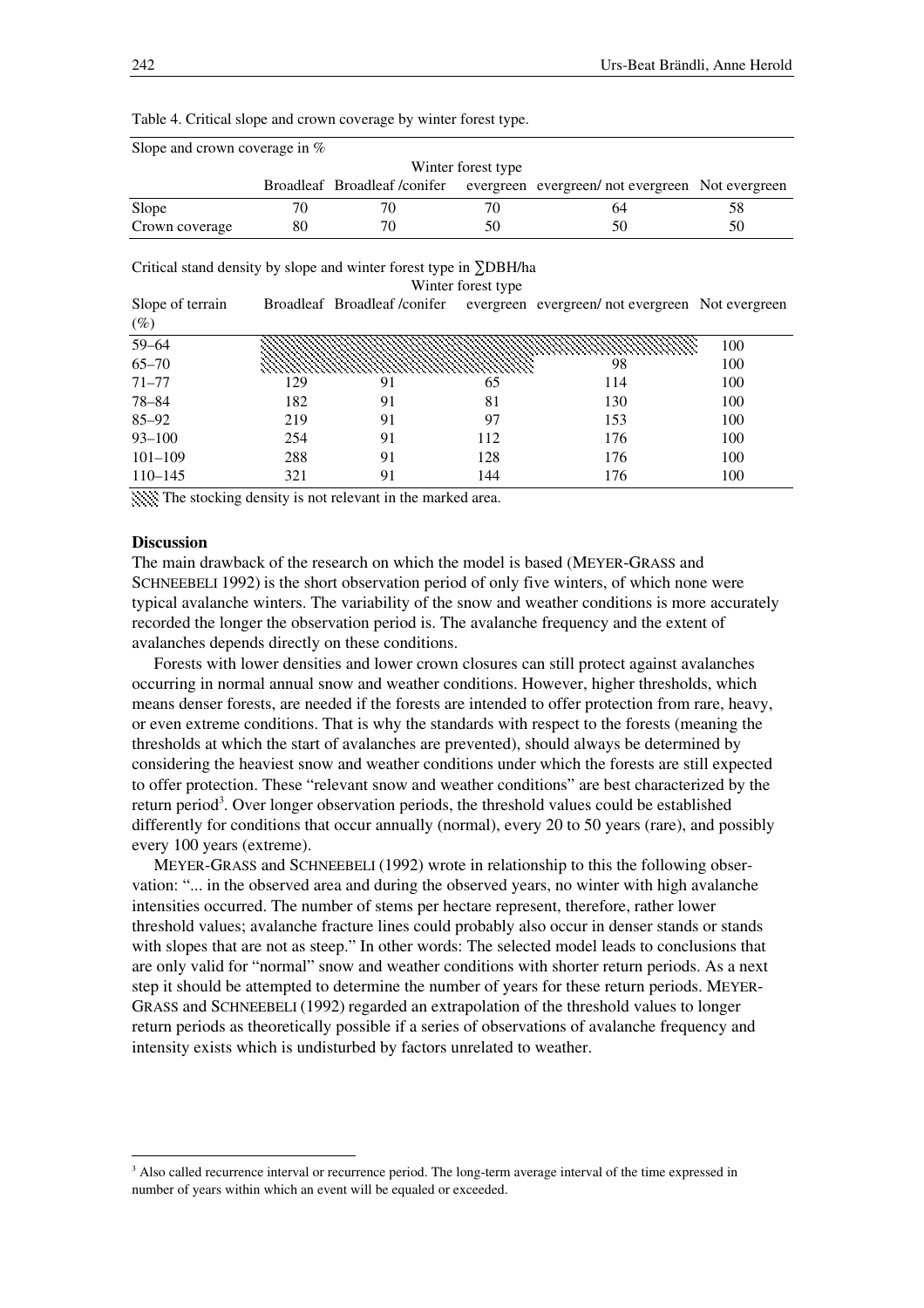# **3.6.2.2 Current Protective Effects against Rockfall**

# Urs-Beat Brändli

The effects of forests against rockfall are highest in the starting zone and runout zone. Most of the protection forests are located, however, in the transitional zone (track) where, according to BUWAL (1993), their effectiveness is very limited. If a falling (rockfall) process is already in progress, forests can rarely bring it to a complete stop. Forests provide, however, a very significant contribution by reducing the energy which lessens the bouncing of tumbling rocks and blocks. For the evaluation of forest effects, all NFI2-rockfall protection forests are considered transitional zones, due to the small number of sample plots as well as missing detailed research about forest effects in different zones.

# **Background**

# *Effect Factors of the Forests against Rockfall*

Today, the knowledge about how forests protect against rockfall is still not adequate and by far less extensively understood than for forest effects against avalanches. Qualitative relationships between influential factors are described, but knowledge regarding the effectiveness of a forest is missing (i.e., the maximum possible effects a forest can have with an optimal structure). Forests have a certain effect against rockfall as JAHN (1989) showed in an experiment. A site specific, absolute evaluation of the effects of a forest is, however, not possible on this basis.

If aspects such as terrain slope, terrain roughness, ground cover, or subsoil are not considered and only stocking is studied, the following effect factors are examples that can be found in literature.

| <b>Positive Effects</b>                  | <b>Negative Effects</b>                            |  |  |  |  |  |
|------------------------------------------|----------------------------------------------------|--|--|--|--|--|
| Starting zone                            |                                                    |  |  |  |  |  |
| - Closed forest                          | - Gaps                                             |  |  |  |  |  |
| Transitional (track), and runout zone    |                                                    |  |  |  |  |  |
| - Closed forest                          | $-$ Gaps                                           |  |  |  |  |  |
| - Dense stocking                         | - Lamellar structure                               |  |  |  |  |  |
| Wide forests<br>$\overline{\phantom{0}}$ | (forest aisle, free of trees in falling direction) |  |  |  |  |  |
| - Large "effective DBH" (SUDA 1989)      | $-$ Tree distance in falling direction $>30$ m     |  |  |  |  |  |
| (comparable with $\Sigma$ DBH in NFI)    | (GSTEIGER 1989)                                    |  |  |  |  |  |
| - Trees with a DBH larger than 10 cm     |                                                    |  |  |  |  |  |
| (SUDA 1989)                              |                                                    |  |  |  |  |  |
| - Large number of trees/hectare          |                                                    |  |  |  |  |  |
| - Large DBH: high energy absorption      |                                                    |  |  |  |  |  |
|                                          |                                                    |  |  |  |  |  |

#### **Sustainable Effects** (aspects of the stability standards)

- Stands with permanent regeneration and high DBH dispersion (plenter forest)
- Less sensitive tree species:
	- Larch is more resistant than spruce/fir
	- Sycamore maple and basswood are more resistant than beech

### *Extent of the Rockfall Phenomenon in the Forest*

According to the second NFI (BRASSEL and SCHWYZER 1999), approximately 16% of the NFI sample plots showed signs of rockfall; in the region of the Alps, this amounted to 27%. In all of Switzerland approximately 3%, and in the Alps 6%, of the NFI sample trees had damages that could clearly be linked to rockfall (HEROLD and STIERLIN 1999). In a typical protection forest, such as the "Bannwald" of Altdorf, the proportion of damaged trees amounted to 36% (JAHN 1989). This phenomenon includes not only rockfall, but also rockslides with larger boulders, which could only be slowed down by the forest. For the study, with respect to forest effects, GERBER (1994) defines the rocks and boulders by their diameter: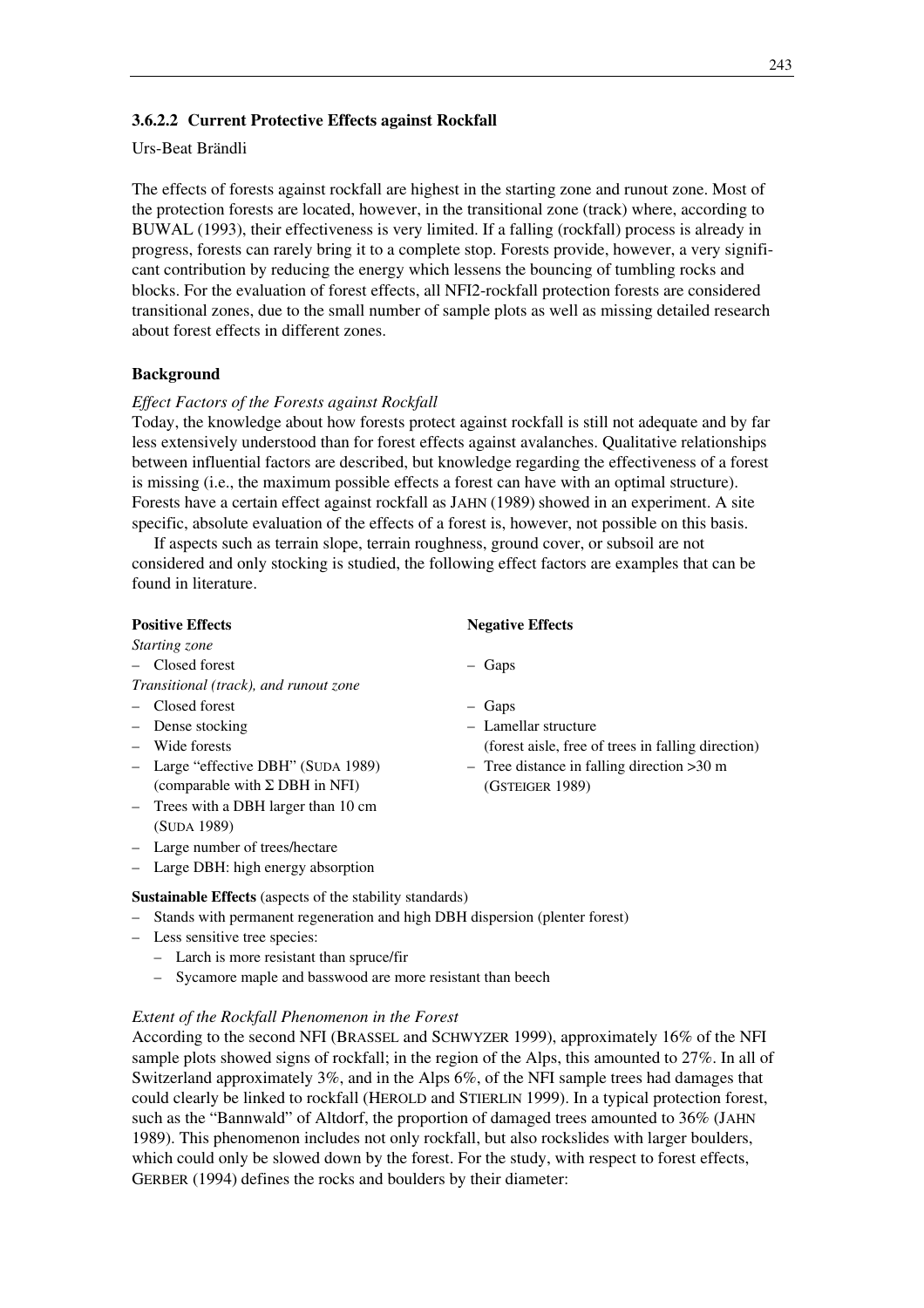| Rocks           | $\phi$ <0.5 meter                        |
|-----------------|------------------------------------------|
| Small boulders  | 0.5 meter $\leq \varnothing$ <1.0 meter  |
| <b>Boulders</b> | 1,0 meter $\leq \varnothing$ <1,5 meters |
| Large boulders  | 1,5 meters $\leq \varphi < 2.0$ meters   |
| Giant boulders  | $\varphi \geq 2.0$ meters                |

#### *Forest Effects and Optimal Structure*

The fundamental question now is, which rocks and boulders can still be slowed down by a forest with what type of structure? Near the town of Balzers, JAHN (1989) conducted in a pole wood suitable experiments with "relatively small rocks" that had a mass between 3 and 125 kg. At a high specific weight of 2.7 kg/dm<sup>3</sup>, this corresponds to a regular rock cube with a side length between 10 and 36 cm. In this experiment the deposit rate of the rocks in the forest was, depending on the density of the pole wood, about two to ten times larger than on the bare control plot with the same average slope (71%).

Based on his empirical studies of rockfall events, GERBER (1994) showed that pole wood is more effective against rocks than older timber. Conversely, for small to medium size boulders, older timber is more effective than pole wood. For boulders with a diameter of more than 1.5 meters, older timber has only a small effect. Forests by themselves cannot protect against these kinds of events, no matter how they are structured.

Using a simulation model ZINGGELER (1989) studied, how a large "rock" with a dimension of 0.5 m x 0.4 m x 0.3 m and  $40^{\circ}$  slope could be slowed down by a forest. The greatest acceleration of a rock is in the first 30 meters. Consequently, the **m**ean **t**reeless **s**ection (MTS) (i.e., the distance between two tree contacts), should be less than 30 meters whenever possible. In the simulation model, especially the younger timber (mean DBH 16 cm overall respectively mean DBH 20–35 cm in the main stand) and montane plenter forests (mean DBH 20 cm, multistorey, and more than two stages of development) were able to dampen the impact velocity and rebound height. Furthermore, due to the higher mean diameter, the montane plenter forests furthermore, cause a more lateral deflection, which results in an even higher energy reduction. Montane plenter forests can also be regenerated in smaller patches (single tree selection) in a sustainable manner. Because of this, the risk of unstocked forests and critical stages of development can be avoided. Rocks in pole wood (relative thin stems, mean DBH 13 cm, mean DBH 35–50 cm in the main stand) can, however, achieve relatively high impact velocities and rebound height. The same is true for older timber (mean DBH 29 cm, mean DBH in the main stand >50 cm) because of the relative long **m**ean **t**reeless **s**ection (MTS).

Overall, the stand density, the distribution of the stocking (as short of a treeless section as possible), and the absence of gaps must be considered as the most important factors in the evaluation of the protective effects against rockfall. Depending on the diameter of the rock, the mean diameter and the diameter dispersion of the stand carry a different weight.

### **NFI2 Model for Forest Effects against Rockfall**

The optimal stage of development with respect to forest effects depends on the rock or boulder diameter; however, the NFI did not have any information about the local rockfall incidents (diameter, frequency). Because of this, the stage of development regarding the upper stem diameter  $d_{dom}$  was not taken into account in the NFI model. Under these conditions, the "stand density index" (SDI) is the most suitable measure for protective effects in the second NFI. This is true since the SDI, in contrast to other stand density measures (No.>12 cm/ha; No.>16 cm/ha; basal area/ha; DBH sum), is mostly independent of site class, stand age, and tree species mixture (Table 5). The SDI is calculated with the help of the number of stems per hectare from those trees with a DBH larger than 12 cm and the mean diameter of the stand.

According to REINEKE (1933): SDI =  $10^{(\log N + 1,605 \log dg - 1,605)}$ or rearranged according to DANIEL and STERBA (1980): SDI =  $N*(25/\text{dg})^{-1,6}$ ) *N: Number of stems per hectare, dg: Mean diameter (diameter of mean basal area tree)*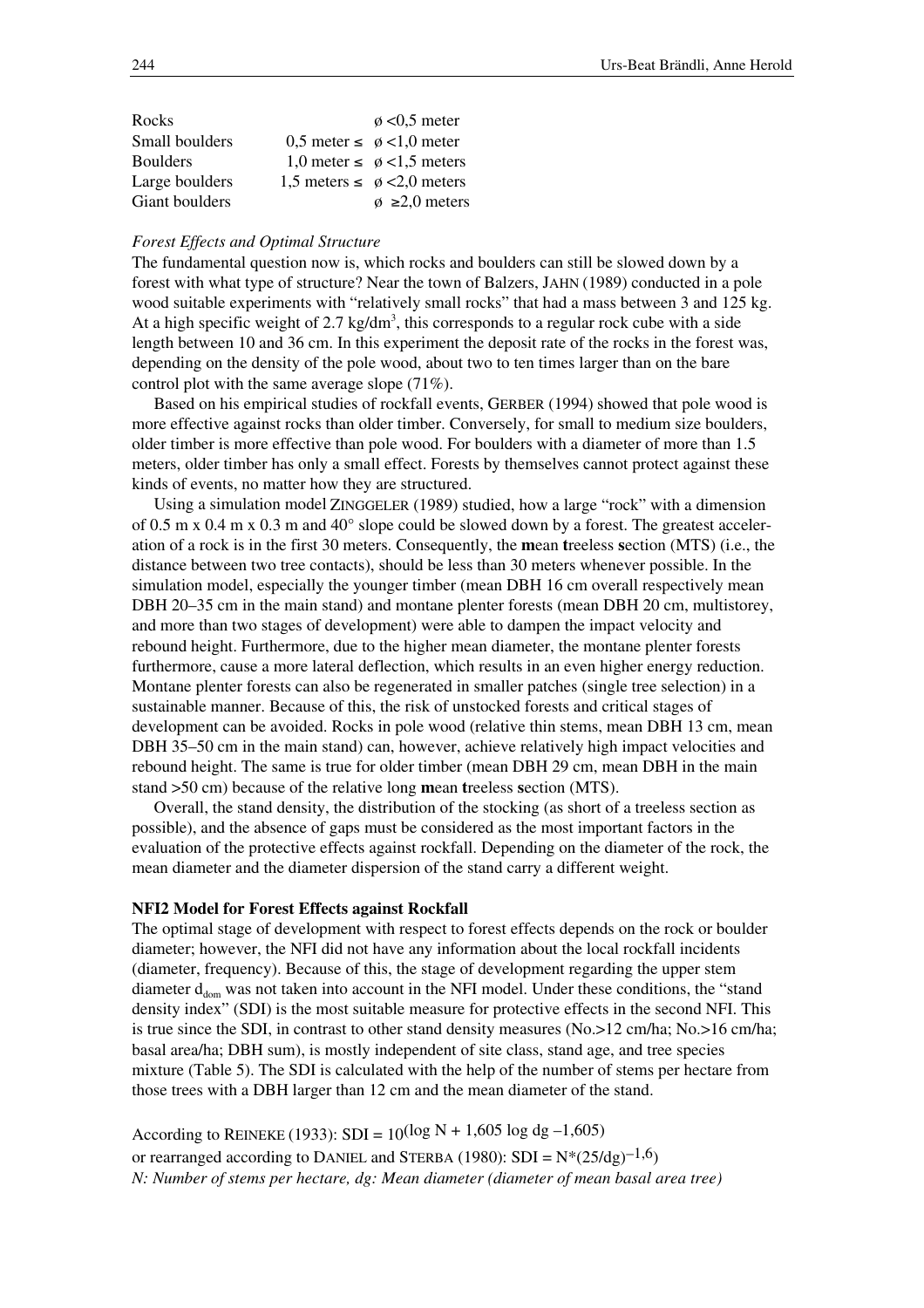| Spruce | site class    |               |         |          |           |     |                        |          |          |          |       |               |         |                |          |         |       |           |         |
|--------|---------------|---------------|---------|----------|-----------|-----|------------------------|----------|----------|----------|-------|---------------|---------|----------------|----------|---------|-------|-----------|---------|
|        |               | 8             |         |          |           |     | 16                     |          |          |          |       | 20            |         |                | 24       |         |       | 30        |         |
| stand  | $N_0$         | $dg_0$        | $SDI_0$ | $N_{0}$  | $dg_0$    |     | $SDI_0$ $\Sigma DBH$ G |          | $N_{12}$ | $N_{16}$ | $N_0$ | $dg_0$        | $SDI_0$ | $\mathbf{N}_0$ | $dg_0$   | $SDI_0$ | $N_0$ | $dg_0$    | $SDI_0$ |
| age    |               |               |         |          |           |     |                        |          |          |          |       |               |         |                |          |         |       |           |         |
| 20     |               |               |         |          |           |     |                        |          |          |          |       |               |         | 3800           | 8.2      | 639     |       | 2700 11.0 | -726    |
| 30     |               |               |         | 3789 7.7 |           | 576 | 25                     | 17.7 177 |          | $\theta$ |       | 2708 10.3 655 |         | 2130 12.9      |          | 739     | 1511  | 16.8 800  |         |
| 40     |               |               |         |          | 2376 11.1 | 648 | 121                    | 23.0     | 796      | 237      |       | 1725 14.4 714 |         | 1339           | 17.7     | 771     | 966   | 22.6 822  |         |
| 50     | 4337 6.5      |               | 503     |          | 1591 14.5 | 666 | 157                    | 26,2     | 902      | 510      |       | 1167 18.5 721 |         | 908            | 22.5     | -767    | 664   | 28.5 819  |         |
| 60     | 2928 8.5      |               | 521     |          | 1135 17.9 | 665 | 167                    | 28.5     | 860      | 596      | 839   | 22.5 709      |         | 656            | 27.2 751 |         | 480   | 34.3 796  |         |
| 70     | 2102 10.5 525 |               |         | 846      | 21.3 655  |     | 164                    | 30.0     | 764      | 594      | 630   | 26.6 696      |         | 495            | 32.0 735 |         | 365   | 40.1 777  |         |
| 80     |               | 1565 12.5 516 |         | 650      | 24.6      | 633 | 149                    | 31,0     | 608      | 525      | 486   | 30.7          | 675     | 384            | 36.8     | 713     | 284   | 45.9 751  |         |
| 90     | 1211          | 14.5 507      |         | 515      | 28.0      | 617 | 136                    | 31.8     | 492      | 451      | 388   | 34.8 659      |         | 307            | 41.5     | 691     | 228   | 51.7 729  |         |
| 100    | 963           | 16.5 495      |         | 419      | 31.4      | 603 | 126                    | 32,5     | 409      | 394      | 318   | 38.9 645      |         | 251            | 46.3     | 673     | 187   | 57.5 709  |         |
| 110    | 788           | 18.5 487      |         | 346      | 34.8      | 587 | 117                    | 32.9     | 346      | 340      | 263   | 42.9          | 624     | 208            | 51.1     | 653     | 156   | 63.3 690  |         |
| 120    | 655           | 20.5 477      |         | 290      | 38.2      | 571 | 107                    |          | 33.2 290 | 290      | 221   | 47.0          | 607     | 175            | 55.9     | 634     | 131   | 69.2 668  |         |

Table 5. Variation of the SDI, calculated for the example spruce, based on yield tables, site classes 8 to 30.

 $N_0$ : Number of stems/ha (DBH > 0 cm).

 $Dg_0$ : Mean diameter (DBH > 0 cm) [cm].

SDI<sub>0</sub> Stand density index.

 $N_{12}$ : Stem number /ha ((DBH ≥12 cm).

 $N_{16}$ : Stem number /ha ((DBH ≥16 cm).

∑DBH: Sum of the diameters for all trees greater or equal 12 cm DBH per hectare [m/ha].

G: Basal area (sum of the cross sectional area at 1.3 meter height for all trees with a DBH over 0 cm, per hectare)  $[m^2/ha]$ .

Based on the considerations and relationships discussed above as well as due to the inventory catalog of the second NFI, the NFI2 effect model for rockfall was limited to the following factors:

– **Stand density index** (at an 5 ar area)

– **Gaps in the stand** (equivalent to a MTS >20 meters)

– **Coverage of tree crowns less than 60%** (on a 50 x 50 meter area)

The stand density is regarded as an indicator of the palisade effects against rockfall. Stand gaps and/or low crown coverage are indicators for critical, treeless sections. Similar to the evaluation of forest effects against avalanches with the DBH sum (∑DBH), the SDI is combined with the input variable gap and crown coverage. In case of gaps and/or crown coverages of less than 60%, the effects in the NFI2 model was reduced for each by one class. Since the parameters "gap" and "crown coverage" are only available in the second NFI, conclusions about changes of the protective effects or comparisons with the first NFI must be limited to the stand density (SDI).

The interpretation or evaluation of the stand density (SDI) as a measure for the relative protective effects against rockfall was carried out in four classes with equally large ranges in values (Table 6). The classification was based on the EAFV yield tables, in particular those for spruce (BADOUX 1983). Depending on the site class and stand age, newly thinned, normally dense to loose spruce yield table stands (remaining stands) had SDI values between 477 and 822 (Table 5).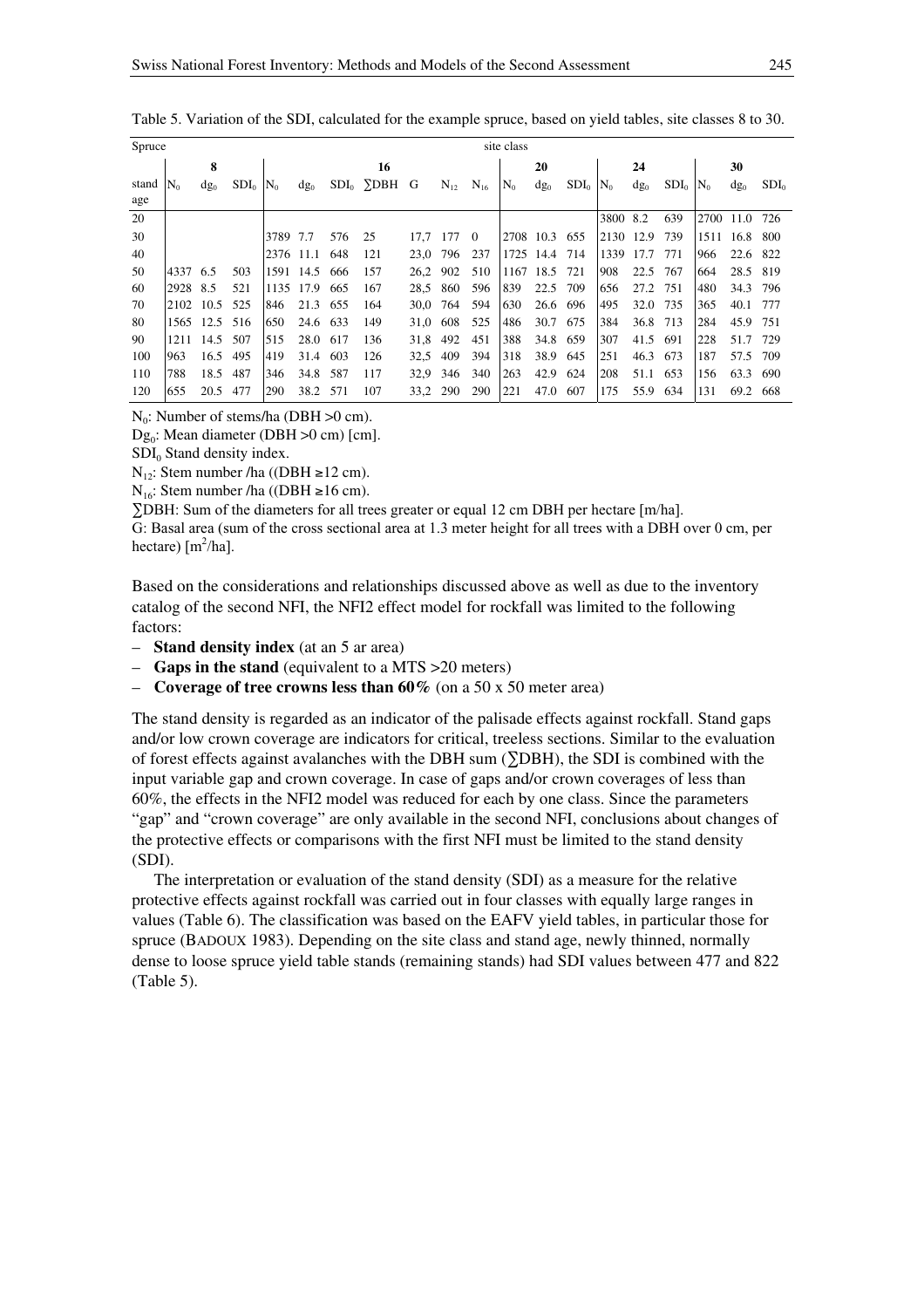| Protective effect <sup>1</sup> | Stand density SDI Comparable basal<br>area $(m^2/ha)$ |                    | Control stands <sup>2</sup>             |
|--------------------------------|-------------------------------------------------------|--------------------|-----------------------------------------|
| Low                            | Up to $400$                                           | Up to $18$         | Sparse and open stands                  |
| Medium                         | $401 - 800$                                           | $19 - 41$          | Normal and loose stands, thinned stands |
| Good                           | 801-1200                                              | $42 - 65$          | Dense stands                            |
| Very good                      | Over 1200                                             | Over <sub>65</sub> | Very dense stands                       |

Table 6. Relative protective effect against rockfall based on the stand density (SDI).

<sup>1</sup> Ocular, relative assessment in the field.

 $^2$  Based on field assessment, NFI data, yield tables, and literature, e.g. LEIBUNDGUT (1982), p. 41–43: Peručica PF5: 65 m<sup>2</sup> basal area or SDI 971 (equilibrium phase, plenter phase).

Peručica PF1: 67 m<sup>2</sup> basal area or SDI 796 (all phases).

Peručica PF2: 74 m<sup>2</sup> basal area or SDI 921 (early optimal phase).

Peručica PF4: 80 m<sup>2</sup> basal area or SDI 1130 (late optimal phase).

The minimum and maximum values for remaining stands of the four yield tables spruce, fir, larch, and beech were between 453 (120 year old beech stand, site class 26) and 961 (40 year old fir stand, site class 26). Fully stocked, newly thinned stands, therefore, never have an SDI value of less than 400, and only on the best sites (rarely protection forests) are values sometimes over 800. The median SDI value of all NFI sample plots was 600. Based on these relationships, one class was defined with SDI values between 400–800, while the remaining classes were defined at intervals of 400.

Assuming that only forests that are denser than newly thinned stands can have a good current effect, the threshold for "good" was defined by a value of 800. Stands with an SDI under 400 are not fully stocked (i.e., the crown closure is sparse or open) and provide only relatively low protection. Only 5.6% of all NFI sample plots achieved an SDI of more than 1200. These could be stands that provided, at the moment, optimal and very good protection, but due to the high stand density, their stability is seriously threatened.

Absolute judgements with respect to the protective effects are not possible with the SDI. However, assuming that protection forests require enough light for a sufficient regeneration, the optimal sustainable density could at most be in the range of montane virgin forests during the equilibrium phase (plenter phase). For some of the virgin forests described by LEIBUNDGUT (1982), the stem number distributions in diameter classes are also published. Depending on the development stage, we have calculated SDI values between 800 and 1100 for the virgin forests of Perucica. For example, the SDI value of a virgin forest in the equilibrium phase comes to 970.

The yield-study plenter plots of the WSL have long-term mean SDI values of 595 (Jura), 613 (Alps), and 651 (Emmental). The two control plots "Dürsrüti" have long-term mean values of 744 and 826 with maximum values between 900 and 1000 (ZINGG, oral communication). It still needs to be resolved whether SDI values in the range between 600–1000, according to different site quality, are the sustainable optimum with respect to protection against rockfall in the (montane) plenter forest.

#### **Discussion and open questions**

During the preparation for the second NFI, no detailed information or facts were available about how the forest and terrain affects the rockfall. Consequently, it was not possible to assess the necessary specific data.

Today, at the end of the 1990's, several different process models for the rockfall are being used in practical operations in order to map hazardous areas (computer simulations for an arbitrary number of defined rocks/boulders). Apart from the terrain topography, these models also account for the type of rock, soil (e.g., roughness, elasticity), and forest (DBH, No./ha). However, with respect to the effect of forests, the models are still relatively rough. Input variables are considered the number of stems per hectare and size class. With these data the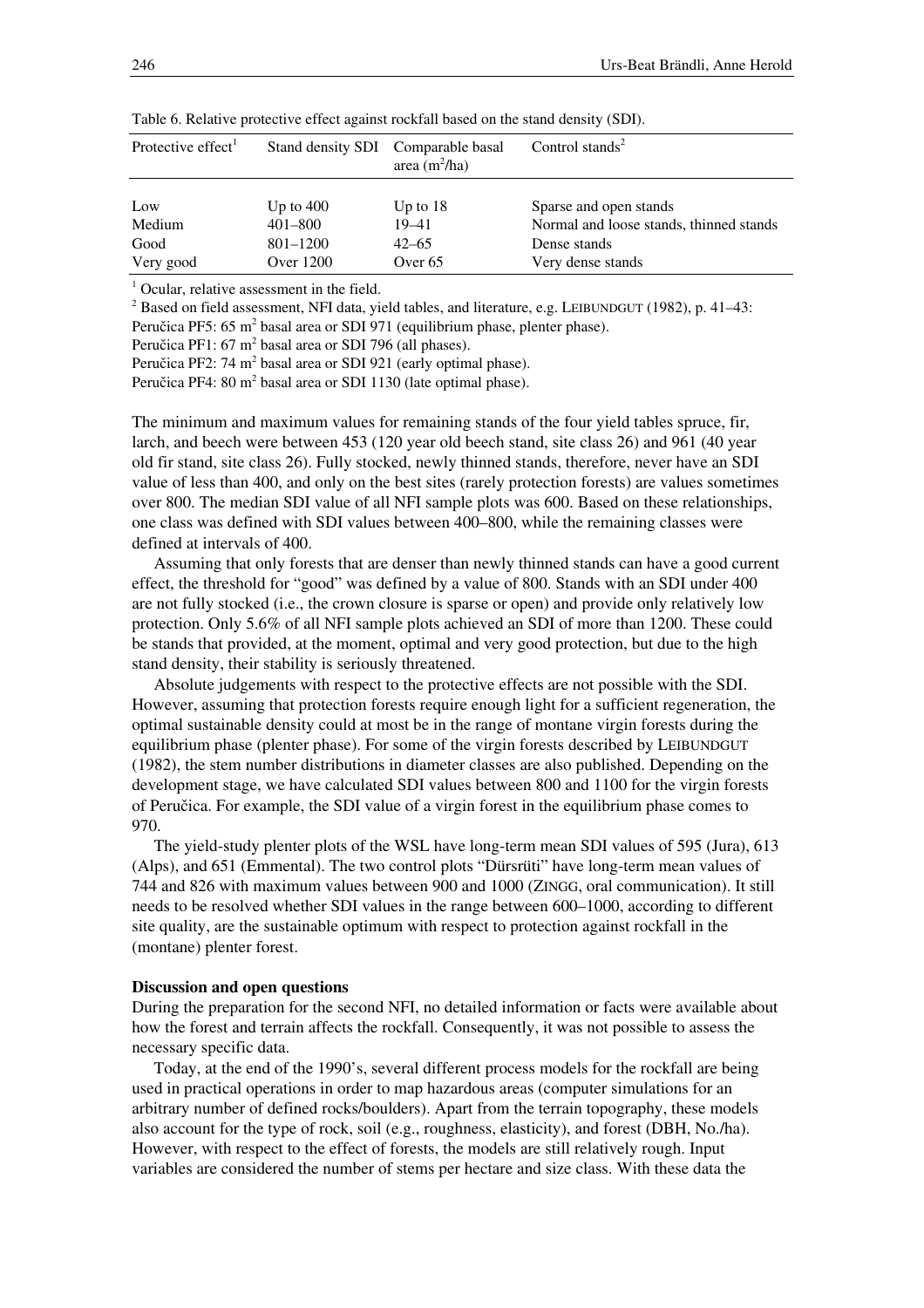mean treeless section is also calculated. Forest aisles, gaps in the stands, and especially the true distribution and clustering of trees in a stand are still not considered.

The **SDI** as a measure for the stand density, in the case of unknown relevant rock diameters, are presently, after applying it to the second NFI, also being studied in applied forestry as a relative measure for forest effects and as an absolute measure for sustainable forest structures. Additional studies need to show to what extent this measure is suitable (depending on the rockfall phenomenon) for absolute assessments with respect to actual forest effects. In this connection, other quantities (No. >16,  $\Sigma$ DBH, etc.) should be validated as well.

It is still an open ended question as to which diameter of the rocks/boulders what "**stand diameter**" is optimal, and which are, in each case, the suitable effect indicators (measuring quantity). At the moment it is the general consensus that the ideal rockfall protection forest should be closed and dense, but should not contain wide trees with large crowns that need a lot of room. The hypothesis is currently discussed that the ideal "stand diameter" should amount to approximately 1/3 to 1/2 of the relevant rock diameter, depending on the accepted risk and the geology. Nonetheless, the method to determine the "stand diameter" with respect to the calculations is not defined.

New insight regarding the effects of different **tree distributions** could, in principle, be gained from the following four procedures:

- Observing "silent witnesses" in rockfall forests with high rockfall intensities
- Falling boulder experiment in test areas with forest or "artificial forest" (poles)
- Falling boulder experiment with an "artificial forest" in a model of approximately 1:20 in a large laboratory
- Falling boulder simulation in a computer model (effects of different tree distribution)

In view of the **third NFI** it is important to support and assist the research in these areas. Through engaging contact between basic research and applied forestry, it is possible that the attribute catalog in the next NFI survey will contain all necessary information. It is important to record **forest structures** more differentiated and more representative of the stand as well as the stand mosaic (i.e., with the help of aerial photographs of the entire interpretation area or larger areas). Furthermore, additional information about **other parameters** from existing rockfall process models (geology, surface roughness, subsoil, rockfall material) should be assessed through observations in the field, analysis of aerial photographs, or enquiry at the forest service if these do not already exist.

# **3.6.3 Stability Standards in the Protection forest**

# Anne Herold

Apart from the current protective effects of the forest, the sustainability of the forest structure is also an important topic. The goal was to estimate whether a forest would still fulfill its function after 20 to 50 years.

This medium-term stability of forest structures is measured on five qualitative attributes of the stand constitution: the *stand structure* (horizontal and vertical), *diameter dispersion*, *crown length*, *slenderness*, and *regeneration*. These test criteria are compared on each of the sample plots to the nominal value, known as the so-called stability standards. Since the standards depend on the site, the nominal values are defined differently for each forest community.

### **3.6.3.1 Background**

WASSER and FREHNER (1996) developed the stability standards for the most frequently occurring site types from the sub-montane up to the upper sub-alpine zone. Along the lines of this research, which is referred to in the following as "the guiding method," stability standards are used to determine a silvicultural minimum goal, which corresponds to "the minimal state of the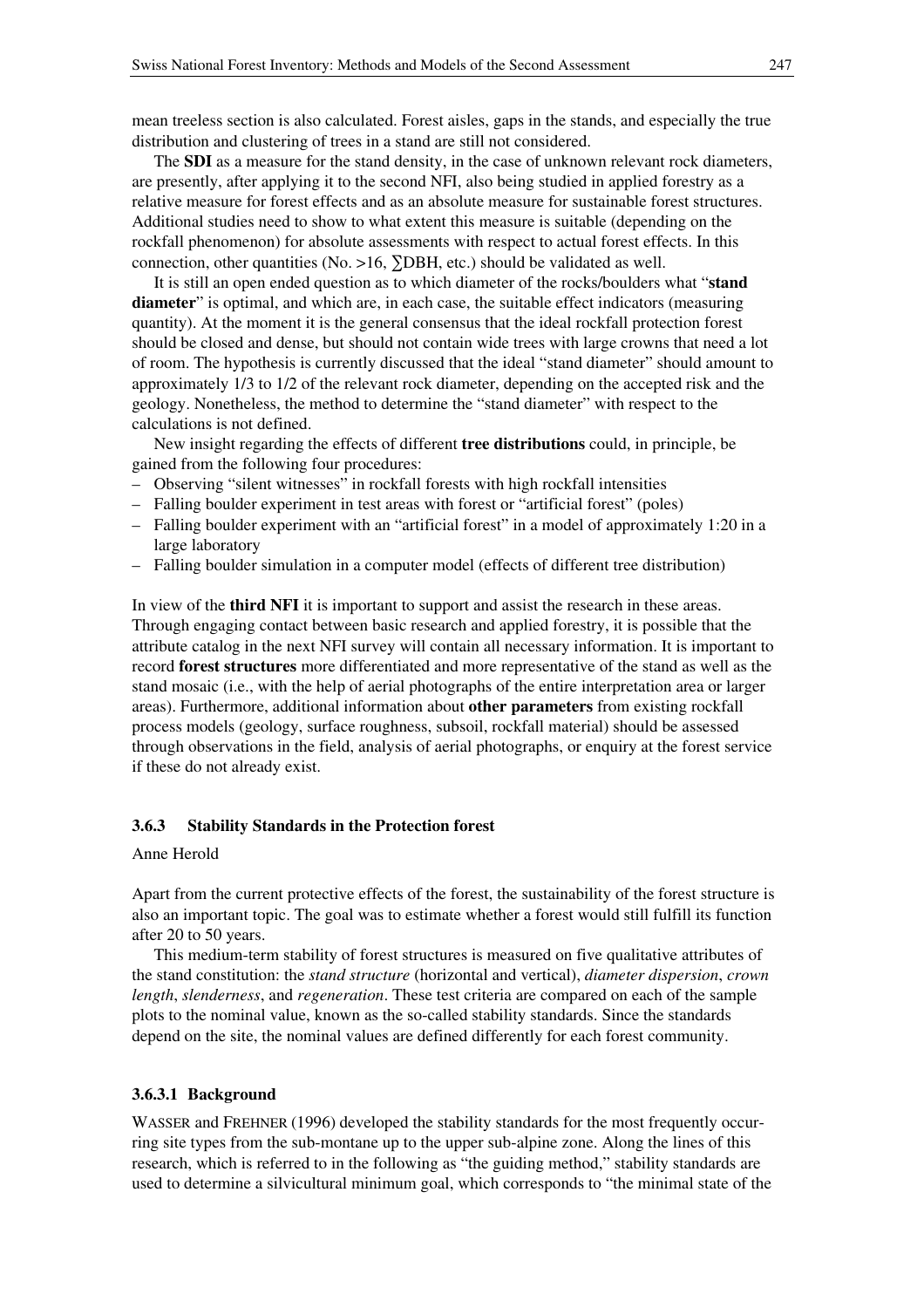forest that is still able to reduce the hazard in a sustainable way". The stability standards were defined by montane silvicultural experts according to the concept of how the natural forest should be structured. This approach was chosen under the assumption that in natural forests "the risk for large-scale damages is small and the conditions for natural regeneration are good." In this sense, minimum stability standards were defined for the following properties of the stand and differentiated according to site type:

- Mixture of tree species
- Vertical stand structure
- Diameter dispersion
- Horizontal stand structure
- Crown length or crown form of the stability support<sup>1</sup>
- Slenderness of the stability support<sup>4</sup>
- Stand (vertical or lop-sided) and anchoring of the stability support<sup>4</sup>
- Regeneration: germination bed, natural seeding, plants growing up

For example, the minimal stability standards are defined as follows for the "Reed grass-firspruce forest" (according to ELLENBERG and KLÖTZLI, 1972, forest community number 47: Calamagrostio villosae-Abietetum), which is a relatively common NFI protection forest:

| - Mixture of tree species:                       | $30\% - 90\%$<br>Fir:                                             |  |  |  |  |
|--------------------------------------------------|-------------------------------------------------------------------|--|--|--|--|
|                                                  | Spruce $0\% - 60\%$                                               |  |  |  |  |
|                                                  | Larch $0\% - 60\%$                                                |  |  |  |  |
|                                                  | Service berry: seed trees <sup>2</sup>                            |  |  |  |  |
| - Vertical stand structure:                      | Two-layer                                                         |  |  |  |  |
| - Diameter dispersion:                           | Sufficient viable trees in two different stages<br>of development |  |  |  |  |
| - Horizontal stand structure:                    | Small cluster (spruce) and individual trees (fir)                 |  |  |  |  |
| Crown length of the stability support:           | Length at least half of the tree length                           |  |  |  |  |
| Slenderness of the stability support:            | Less than $0.8$                                                   |  |  |  |  |
| Stand and anchoring of the stability<br>support: | good <sup>3</sup>                                                 |  |  |  |  |
| - Regeneration: germination bed:                 | Half of the area without strong vegetation<br>competition         |  |  |  |  |
| natural seeding:                                 | Fir on 1/5 of the area                                            |  |  |  |  |
| plants growing up:                               | on 1/10 of the area                                               |  |  |  |  |
|                                                  |                                                                   |  |  |  |  |

Today, forest communities have been recorded in the field for only a small portion of the NFI sample plot grid. Thus, this information was calculated with a model. For each sample point, the potential natural vegetation according to BRZEZIECKI *et al.* (1993) was derived (see Chapter 3.1). This model gives, for each point of the sample plot grid, several possible forest communities with their corresponding probability of occurrence. The most probable forest community was regarded as the "valid" one and was used as the input variable for the stability standard determination. Since the probabilities of occurrences were between 12% and 100% (with a median of 55%), this input variable includes a considerable uncertainty.

 $\overline{a}$ 

<sup>&</sup>lt;sup>1</sup> Stability supports are either the strongest individual trees in the upper layer (structure trees); trees that stand close to each other and that depend on each other, and whose crown length is up to three-quarters of the tree length (small cluster); or trees that stand close to each other and have a common crown surface and whose crown length totals three-quarters or more of the tree length.

<sup>&</sup>lt;sup>2</sup> At least as many service berry trees that are needed to perpetuate the species.

<sup>&</sup>lt;sup>3</sup> All trees are vertical and have strong, deep roots; the soil is appropriate for the present species so that the roots can easily penetrate the soil.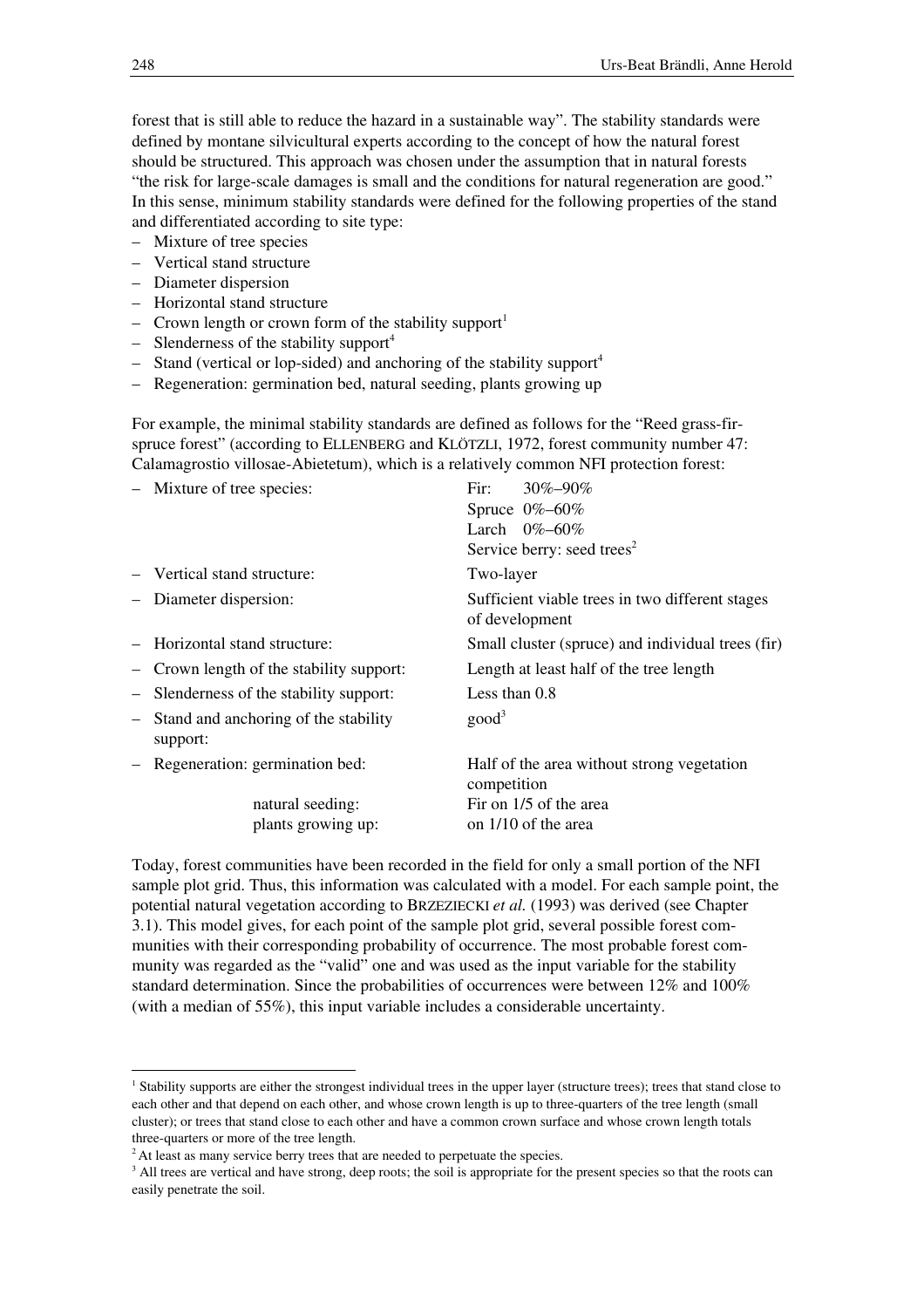# **3.6.3.2 Study Regarding the Fulfillment of the Stability Standards**

The stability standards according to WASSER and FREHNER (1996) were compared with forest structures found on each of the sample points. The more the attributes of the forest structure (i.e., test criteria) fulfilled these standards, the higher the rating was for the medium-term stability of the forest structures.

Several different problems arose during this application. The NFI attributes "stand structure" and their outcomes were rarely defined as stability standards in the guiding method and were, therefore, rarely directly applicable. In order to come as close as possible to the definition of the guiding method, several different attributes had to be combined differently for each attribute outcome (see also Table 7 or 9).

The NFI does not have any information about the anchoring of the stability support, germination bed, and natural seeding. The tree species mixture and the stability support were not assessed at the stand level, but originated from the  $200 \text{ m}^2$  and  $500 \text{ m}^2$  sample plots. This fact, and the uncertainty of the modeled natural potential vegetation, required some modifications and simplifications in the model for the stability standards.

| Forest community                                             | Minimum stability standards in respect to:                                                                                                |                                                                                                       |            |                   |
|--------------------------------------------------------------|-------------------------------------------------------------------------------------------------------------------------------------------|-------------------------------------------------------------------------------------------------------|------------|-------------------|
| (EK No.)                                                     | <b>STRUCTURE</b>                                                                                                                          |                                                                                                       |            | AND CROWN CLOSURE |
| $1-17$ OR $21-32$ OR $38-41$ OR $43-45$                      |                                                                                                                                           | >0                                                                                                    | <b>AND</b> | $>1$ AND $\neq 6$ |
| $18 - 20$                                                    |                                                                                                                                           | 2                                                                                                     | AND        | >2                |
|                                                              | <b>OR</b>                                                                                                                                 | >2                                                                                                    | <b>AND</b> | >1                |
| $46 - 47$                                                    |                                                                                                                                           | $>1$ AND $<$ 4                                                                                        | <b>AND</b> | >1                |
|                                                              | <b>OR</b>                                                                                                                                 | 4                                                                                                     | <b>AND</b> | >0                |
| $48 - 53$ OR $56 - 60$                                       |                                                                                                                                           | 2                                                                                                     | <b>AND</b> | >2                |
|                                                              | <b>OR</b>                                                                                                                                 | 3                                                                                                     | <b>AND</b> | >1                |
|                                                              | <b>OR</b>                                                                                                                                 | 4                                                                                                     | <b>AND</b> | >0                |
| 54 OR 55                                                     |                                                                                                                                           | $\leq$ 3                                                                                              | <b>AND</b> | >2                |
|                                                              | <b>OR</b>                                                                                                                                 | 3                                                                                                     | <b>AND</b> | >1                |
|                                                              | <b>OR</b>                                                                                                                                 | 4                                                                                                     | <b>AND</b> | >0                |
| $33 - 37$ OR 42                                              | <b>OR</b>                                                                                                                                 | >4                                                                                                    | AND        | $<4$ AND $>7$     |
| >60                                                          | <b>OR</b>                                                                                                                                 | >0                                                                                                    | <b>AND</b> | >0                |
| Meaning of code STRUCTURE:<br>Meaning of code CROWN CLOSURE: | $1 = One layer$<br>$3 =$ Stratified<br>$1 =$ Crowded<br>$2 = Normal$<br>$3 = Open$<br>$4 = Open/sparse$<br>$5 =$ Sparse<br>$8 =$ Complete | $2 = Multi-layer regular$<br>$4$ = Cluster structure<br>$6 =$ Grouped/crowded<br>$7 =$ Grouped/normal |            |                   |

Table 7. Minimum stability standards with respect to the vertical (structure) and horizontal (crown closure) stand structure. Required variable combinations by forest community.

As the most important modification, the test criterion "tree species mixture" had to be relinquished. The reasons for this are first, the mixture proportion depends very much on the site. Information about the forest community, which describes the site has to be very precise, so that the mixture proportion can be compared with appropriate standards. However, this was not the case as it was previously discussed. Second, the mixture must be derived from the tree data in the sample plots, since it is not known in the NFI at the stand level. The size of the sample plot  $(200 \text{ m}^2 \text{ and } 500 \text{ m}^2)$ , however, is not large enough to reliably estimate the proportion of different tree species. This is not the case for the slenderness or the diameter dispersion, which are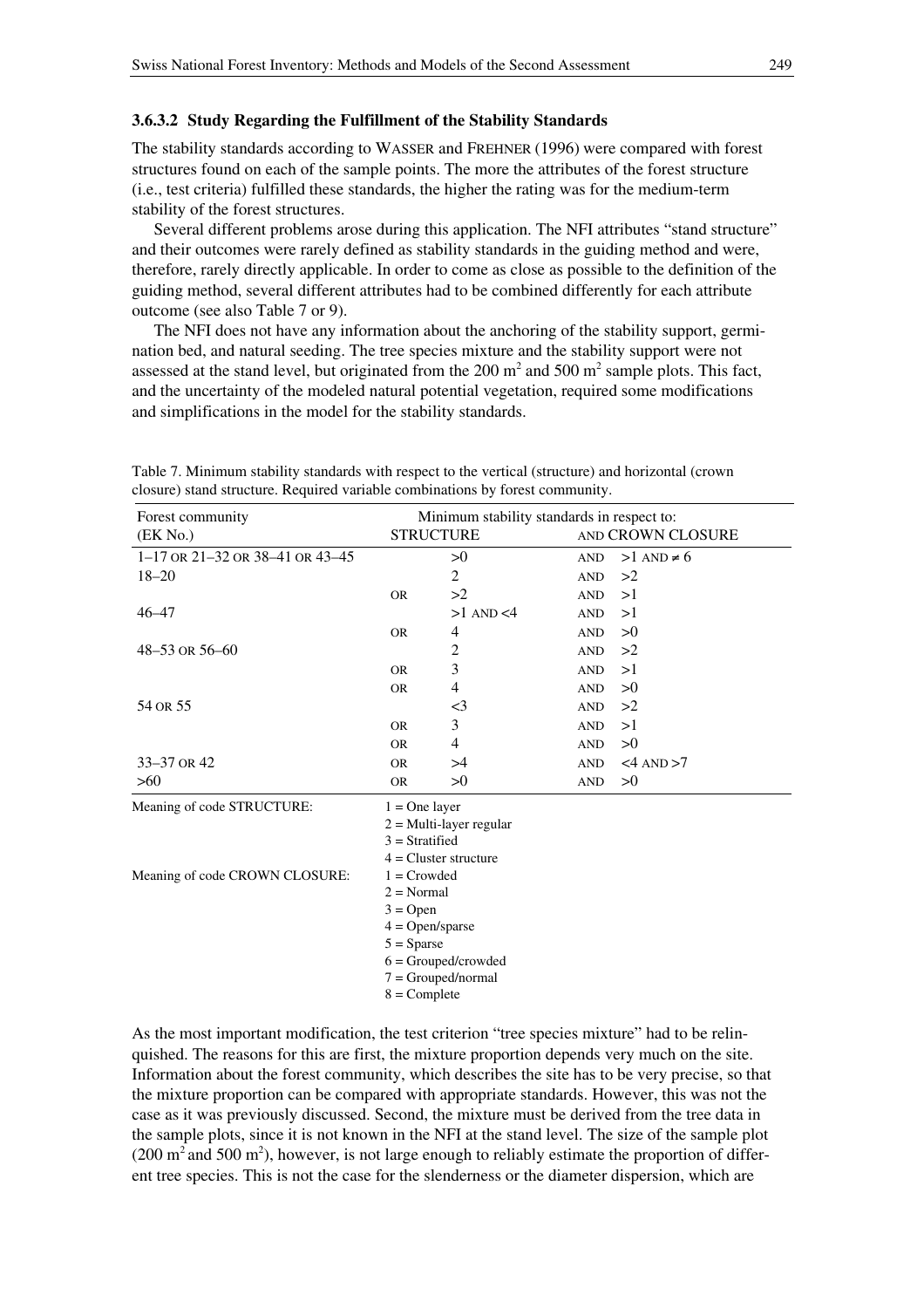calculated as the mean (or maximum-minimum difference) of continuous quantities (DBH, tree height) for all trees on the sample plot.

In the above mentioned example, the standard with respect to mixture is "at least 30% fir, maximal 60% spruce and maximal 60% larch." Even in a stand where such mixture exists, it is not guaranteed that it is present on the  $500 \text{ m}^2$  sample plot, since the trees are not evenly distributed and this area is too small.

Detailed information about the NFI definition of the minimal stability standards for the five test criteria are presented in Tables 7 to 11. The interpretation of this is discussed in the following with the help of the above mentioned example of the "Reed grass-fir-spruce forest" (according to ELLENBERG and KLÖTZLI (1972) forest community number 47: "wood reed-fir-spruce forest").

In this example, the stand should not be single-layered with respect to vertical and horizontal **stand structures**. If the stand is multi-layered, the canopy cover density should be anything but crowded, and if the stand has a cluster structure, the canopy cover density is not relevant (Table 7).

Since the **diameter dispersion** is estimated on the sample plot  $(500 \text{ m}^2)$ , standards are only meaningful for coniferous forest communities of the upper montane, oreal, and subalpine zones, as long as the stand is either one or multi-layered (WASSER 1997, oral communication). Over a larger area, layered stands have a sufficient diameter dispersion and clusters are stable even without a diameter dispersion. In our example, the difference between the largest and the smallest DBH should at least total 15 cm if the stand is single-layered. The difference is unimportant if the stand is layered or clustered (Table 8).

| Table 8. Minimum stability standards with respect to the diameter dispersion. Required diameter differ- |  |
|---------------------------------------------------------------------------------------------------------|--|
| ence by forest communities.                                                                             |  |
|                                                                                                         |  |

| Forest community<br>(EK No.)                                     | Minimum stability standards:<br>$DBH_{\text{max}} - DBH_{\text{min}}$ <sup>1)</sup> |
|------------------------------------------------------------------|-------------------------------------------------------------------------------------|
| $1 - 45$                                                         | $\geq 0$ cm                                                                         |
| 46–60 AND (stratified OR cluster structure)                      | $\geq 0$ cm                                                                         |
| $(46-52 \text{ OR } 54-58 \text{ OR } 60)$ AND layered structure | $\geq 15$ cm                                                                        |
| (53 OR 59) AND layered structure                                 | $\geq$ 25 cm                                                                        |
| >60                                                              | $\geq 0$ cm                                                                         |

<sup>1)</sup> Because this should be the diameter dispersion of the "viable trees," sample trees that are slightly onesided or have short crowns  $\left\langle \langle 1/4 \rangle \right\rangle$  of the tree length); those that are strong one-sided and have short crowns; and those that are strong one-sided and have medium crowns (<1/2 of the tree length) are not considered.

The mean **slenderness** of trees in the upper layer must be less than 0.8 (Table 9). In the subalpine zone, the **crown length** is usually required to be at least 2/3 of the tree length. In the NFI this information is unknown. The classification of the crown length goes down only to half of the tree length, which is not a sufficient limit for subalpine forest communities. This problem can be circumvented by requiring a higher standard with respect to the slenderness of the stability supporting trees in these forest communities (apart in the clustered stands), since crown length and slenderness are highly correlated. In our example, at least half of the upper layer trees must have long crowns (crown length amounts to at least half of the tree length) (Table 10).

In our example, the **regeneration** had to cover at least 10% of the interpretation area  $(2500 \text{ m}^2)$  (Table 11).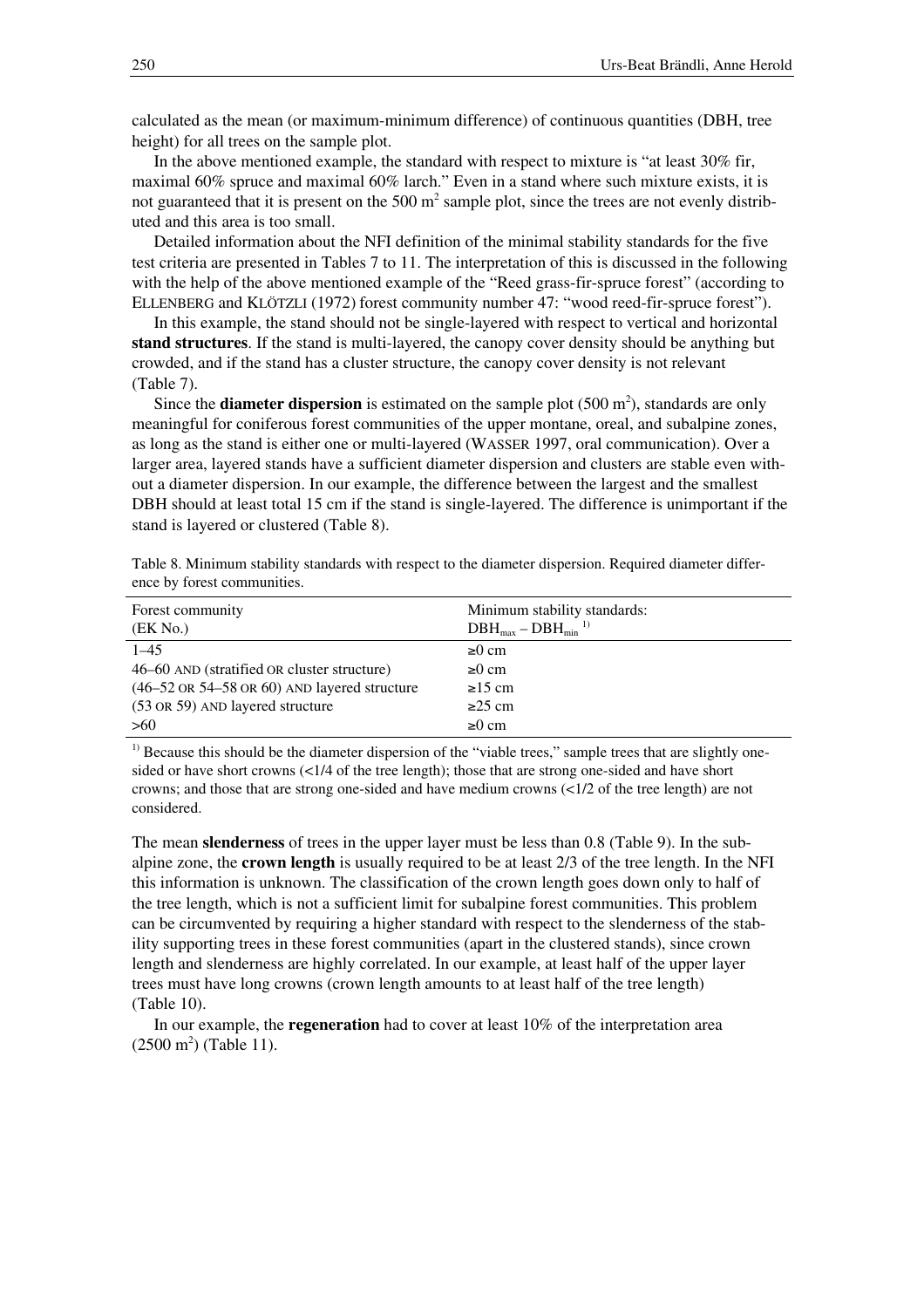| Forest community                                                              | Minimum stability standards: |
|-------------------------------------------------------------------------------|------------------------------|
| (EK No.)                                                                      | Avg(BHOHD/DBH)               |
| $1-47$ or $49-52$ or $54-56$                                                  | < 0.8                        |
| $(48 \text{ OR } 53 \text{ OR } 57-60)$ AND cluster structure                 | ≥0                           |
| $(48 \text{ OR } 53 \text{ OR } 57-60)$ AND (layered OR stratified structure) | < 0.7                        |
| >60                                                                           | $\geq 0$                     |

Table 9. Minimum stability standards with respect to slenderness. Required maximum mean slenderness of the stability support<sup>1</sup> by forest communities.

BHOHD: Estimated tree height [meters].

BHD: Diameter at breast height [cm].

<sup>1)</sup> Stability support: Only trees of the **upper layer** are included.

Table 10. Minimum stability standards with respect to the crown. Required crown form or length of the stability support<sup>1</sup> by forest communities.

| Forest community                        | Minimum stability standards:                     |                         |
|-----------------------------------------|--------------------------------------------------|-------------------------|
| (EK No.)                                | <b>CROWN LENGTH</b>                              | <b>CROWN FORM</b>       |
|                                         |                                                  |                         |
| $1-17$ OR $21-32$ OR $38-41$ OR $43-45$ |                                                  | 3 for ≤50% of all trees |
| $18 - 20$                               | 1 for $\geq 50\%$ of all trees                   |                         |
| $46 - 60$                               | 1 for ≥50% of all trees Bäume                    |                         |
| $33-37$ OR 42 OR $>60$                  |                                                  |                         |
| Meaning of code CROWN LENGTH:           | $1 =$ Crown length >1/2 of the tree length.      |                         |
|                                         | $2 =$ Crown length $1/2-1/4$ of the tree length. |                         |
|                                         | $3 =$ Crown length <1/4 der of the tree length.  |                         |
| Meaning of code CROWN FORM:             | $1 =$ Round                                      |                         |
|                                         | $2 =$ Slightly one-sided, average                |                         |
|                                         | $3 =$ Strong one-sided                           |                         |

<sup>1)</sup> Stability support: Only trees of the **upper layer** are included.

Table 11. Minimum stability standards with respect to the regeneration. Required regeneration coverage by forest communities.

| Forest community<br>(EK No.) | Minimum stability standards:<br><b>REGENERATION COVERAGE:</b> |
|------------------------------|---------------------------------------------------------------|
|                              |                                                               |
| $1-32$ OR 35-41 OR 43-45     | $\geq$ 1%                                                     |
| $46 - 58$ OR 60              | $\geq 10\%$                                                   |
| .59                          | $\geq$ 1%                                                     |
| $33 - 34$ OR 42              | $1\% - 75\%$                                                  |
| >60                          | $\geq 0\%$                                                    |

### **Result of the Stability Standards**

With the help of the proportion of fulfilled and unfulfilled stability standards, a simple measure for the structural sustainability was generated for each of the samples. The more standards that were fulfilled, the better the medium-term stability of the forest structures was rated. BRÄNDLI and HEROLD (1999) classified the proportion of fulfilled stability standards in three parts: "less than a third," "between one and two-thirds," or "more than two-thirds."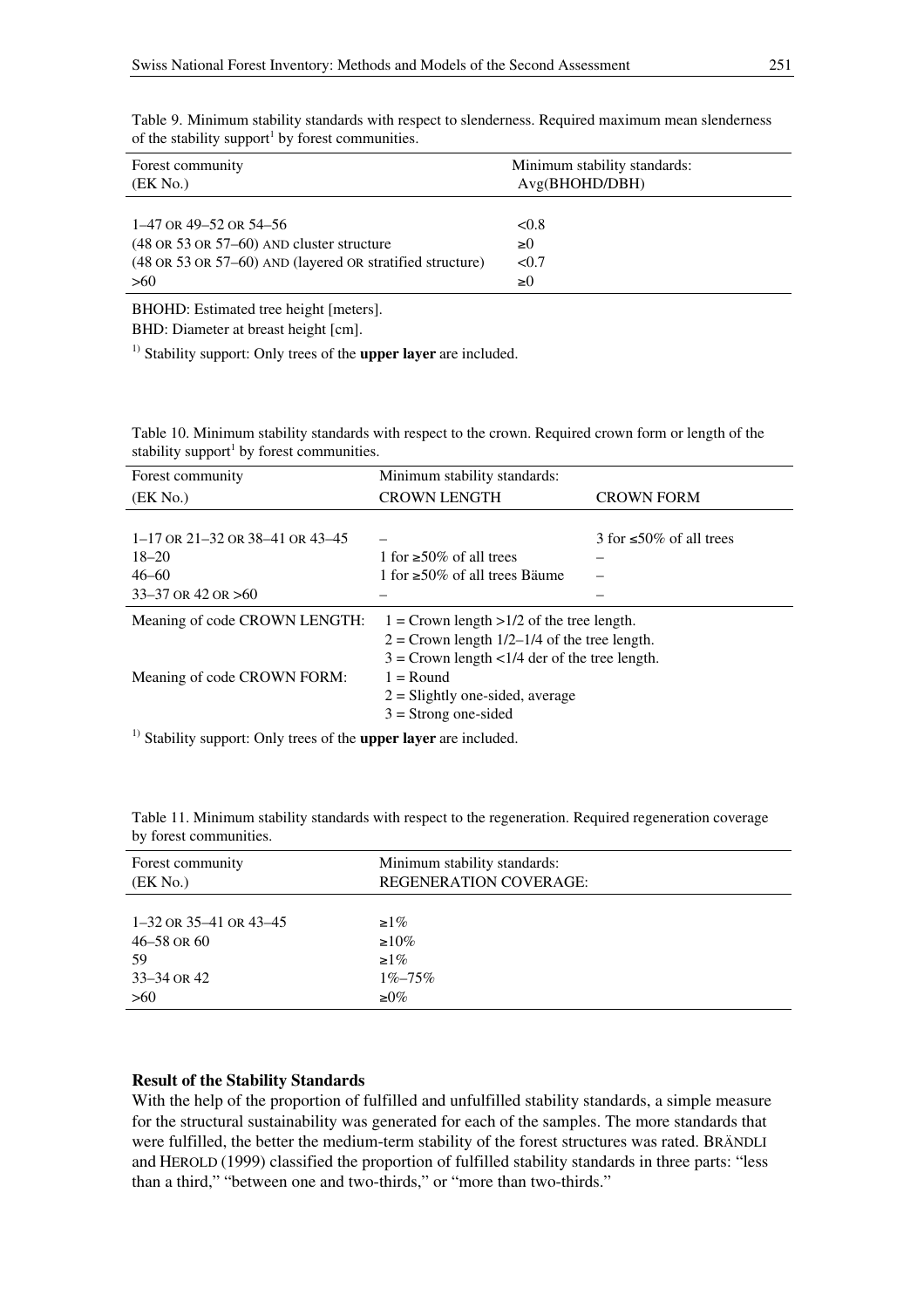# **3.6.3.3 Discussion**

- 1. The stability standards of the guiding method are based, even today, on expert opinion. The actual median-/long-term structural development of the stands assessed and treated with this method is (still) not completely verified.
- 2. The assessed attributes with respect to the stand structure in the first and second NFI were not defined for this purpose, and the suitability was very limited as well (see also the discussed problem of the crown length). In particular, more refined assessments of the regeneration situation (in the montane forest) and the tree species composition in the stands were missing in the second NFI.
- 3. It is not sufficiently accurate to deduce the stand structure from the tree data of the  $500 \text{ m}^2$ sample plot, since this area is too small to assess correctly certain structural attributes in certain forest communities.
- 4. The model for the evaluation of the stability standards would be more meaningful if information about the site type (forest community) would be assessed in the field.

## **3.6.4 Literature**

BADOUX, E. 1983. Ertragstafeln für Fichte. Birmensdorf: Eidgenöss. Anst. forstl. Vers.wes. 3. Auflage BERNASCONI, A. 1995. Von der Nachhaltigkeit zu nachhaltigen Systemen. Forstliche Planung als

- Grundlage nachhaltiger Waldbewirtschaftung. Dissertation Nr. 11195, Professur für Forsteinrichtung und Waldwachstum, ETH, Zürich.
- BFS, Bundesamt für Statistik, 1992. Arealstatistik der Schweiz 1979/85; GEOSTAT. Bern: BFS
- BFS, Bundesamt für Statistik, 1995. Forststatistik. Bern: Bundesamt für Statistik BFS.
- BLEISTEIN, U.; JOST, D. (eds). 1993. Walderhebungsprogramm 1992–1995. Eidg. Forschungsanstalt für Wald, Schnee und Landschaft, Birmensdorf, Bundesamt für Umwelt, Wald und Landschaft/Eidg. Forstdirektion, Bern. 28 p.
- BRÄNDLI, U.-B. 1993. The National Forest Inventory A Window on the Swiss Forest. Verified Knowledge thanks to Systematic Observation. Birmensdorf: Federal Institute of Forest, Snow and Landscape Research.
- BRÄNDLI, U.-B.; HEROLD, A. 1999: LFI2-Schutzwald. In: BRASSEL, P., BRÄNDLI, U.-B. (Red.): Schweizerisches Landesforstinventar - Ergebnisse der Zweitaufnahme 1993–1995. Birmensdorf, Eidgenössische Forschungsanstalt für Wald, Schnee und Landschaft, WSL; Bern, Bundesamt für Umwelt, Wald und Landschaft, BUWAL. Bern, Stuttgart, Wien: Haupt.
- BRASSEL, P.; SCHWYZER, A. 1999: Waldstandort. In: BRASSEL, P., BRÄNDLI, U.-B. (Red.): Schweizerisches Landesforstinventar - Ergebnisse der Zweitaufnahme 1993–1995. Birmensdorf, Eidgenössische Forschungsanstalt für Wald, Schnee und Landschaft, WSL; Bern, Bundesamt für Umwelt, Wald und Landschaft, BUWAL. Bern, Stuttgart, Wien: Haupt.
- BRZEZIECKI, B.; KIENAST, F.; WILDI, O. 1993: A simulated map of the potential natural forest vegetation of Switzerland. J. Veg. Sci. 4 (4): 499–508.
- BRZEZIECKI, B.; KIENAST, F.; WILDI, O. 1995: Modelling potential impacts of climate change on the spatial distribution of zonal forest communities in Switzerland. J. Veg. Sci. 6 (2): 257–268.
- BUWAL. 1993. Waldbau C / Besondere Schutzfunktion. In: Kreisschreiben, edited by Eidg. Forstdirektion. Bundesamt für Umwelt, Wald und Landschaft (BUWAL). Bern.
- BUWAL. 1996a. Forstliche Planung, Publikation zu den Flankierenden Massnahmen (FLAM) des Walderhebungsprogramms (WEP) 1992–1995, Modul Waldfunktionen/Planung. Bundesamt für Umwelt, Wald und Landschaft (BUWAL) (ed), Bern. 153 p.
- BUWAL. 1996b. Synthesebericht Naturgefahren, Publikation zu den Flankierenden Massnahmen (FLAM) des Walderhebungsprogramms (WEP) 1992–1995, Modul Naturgefahren. Bundesamt für Umwelt, Wald und Landschaft (BUWAL) (ed), Bern.
- DANIEL, T. W.; STERBA, H. 1980: Zur Ansprache der Bestandesdichte. Allgemeine Forstzeitung 91: 155–157.
- EAFV. 1968. Ertragstafeln für die Fichte in der Schweiz, Ertragstafeln. Birmensdorf: Eidgenöss. Forsch.anst. Wald Schnee Landsch.
- ELLENBERG, H.; KLÖTZLI, F. 1972: Waldgesellschaften und Waldstandorte der Schweiz. Mitt. Eidgenöss. Forsch.anst. Wald Schnee Landsch. 48 (4): 589–930.